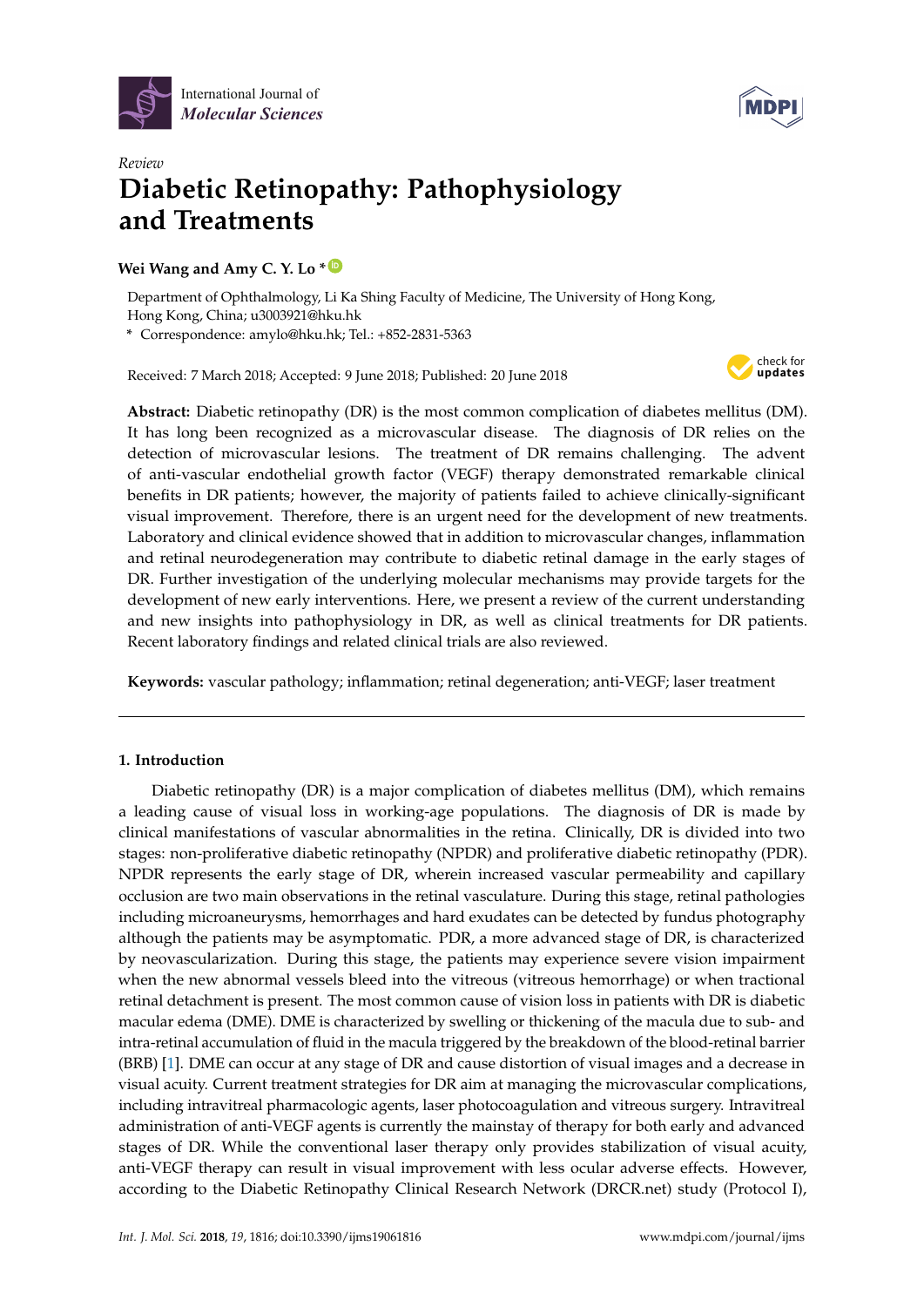≥3-line improvement in best-corrected visual acuity (BCVA) was achieved in only 29% of DME patients receiving two years of anti-VEGF treatment [\[2\]](#page-9-1). The inadequate response to anti-VEGF may be associated with the involvement of other molecular pathways than VEGF during the pathogenesis of DR. Studies investigating the underlying mechanisms of DR are of great importance, which may provide potential targets for the development of new alternative treatments. Here, we present a brief overview of current understanding of and new insights into the pathophysiology of DR. Novel therapeutic targets and potential pharmacological agents being tested in clinical trials are also discussed.

### **2. Pathology in DR**

#### <span id="page-1-0"></span>*2.1. Hyperglycemia and Retinal Microvasculopathy*

DR has long been recognized as a microvascular disease. Hyperglycemia is considered to play an important role in the pathogenesis of retinal microvascular damage. Multiple metabolic pathways have been implicated in hyperglycemia-induced vascular damage including the polyol pathway, advanced glycation end products (AGEs) accumulation, the protein kinase C (PKC) pathway and the hexosamine pathway [\[3\]](#page-9-2).

The earliest responses of the retinal blood vessels to hyperglycemia are dilatation of blood vessels and blood flow changes. These changes are considered to be a metabolic autoregulation to increase retinal metabolism in diabetic subjects [\[4\]](#page-9-3). Pericyte loss is another hallmark of the early events of DR. Evidence of apoptosis of pericytes triggered by high glucose has been shown in both in vitro and in vivo studies [\[5](#page-9-4)[,6\]](#page-9-5). Since pericytes are responsible for providing structural support for capillaries, loss of them leads to localized outpouching of capillary walls. This process is associated with microaneurysm formation, which is the earliest clinical sign of DR [\[7\]](#page-9-6). In addition to pericyte loss, apoptosis of endothelial cells and thickening of the basement membrane are also detected during the pathogenesis of DR, which collectively contribute to the impairment of the BRB [\[8\]](#page-9-7). Furthermore, pronounced loss of pericytes and endothelial cells results in capillary occlusion and ischemia. Retinal ischemia/hypoxia leads to upregulation of VEGF through activation of hypoxia-inducible factor 1 (HIF-1) [\[9\]](#page-9-8). Other evidence suggested that phospholipase A2's (PLA2) elevation under the diabetic condition also triggers upregulation of VEGF [\[10\]](#page-9-9). VEGF, a key factor involved in the progression of PDR and DME, is believed to increase vascular permeability by inducing phosphorylation of tight junction proteins such as occludin and zonula occludens-1 (ZO-1) [\[11\]](#page-10-0). Moreover, as an angiogenic factor, VEGF promotes proliferation of endothelial cells through activation of mitogen-activated protein (MAP) [\[12\]](#page-10-1). Enhanced expression of VEGF has been detected in the retina of diabetic mouse, as well as the vitreous of patients with DME and PDR [\[13–](#page-10-2)[15\]](#page-10-3).

Other angiogenic factors such as angiopoietins (Ang-1, Ang-2) are also involved in the regulation of vascular permeability by interacting with endothelial receptor tyrosine kinase Tie2 [\[16\]](#page-10-4). Ang-2, antagonist of Tie2, has been shown to promote vascular leakage in the diabetic rat retina [\[17\]](#page-10-5). It is speculated that angiogenic factors besides VEGF might be involved in the alteration of microvasculature during DR; thus, they may provide novel therapeutic targets.

#### *2.2. Inflammation*

Inflammation plays an essential role in the pathogenesis of DR. Chronic low-grade inflammation has been detected widely in different stages of DR in both diabetic animal models and patients [\[18](#page-10-6)[,19\]](#page-10-7). Leukostasis has been recognized as a key process in the early stage of DR. In 1991, Schröder et al. first reported the occlusion of retinal microvasculature by monocytes and granulocytes in streptozotocin (STZ)-induced diabetic rats [\[20\]](#page-10-8). Increased adherence of leukocytes was detected in the retinal vasculature as early as three days after induction of diabetes in rats [\[21\]](#page-10-9). The researchers also found that increased leukostasis is spatially correlated with endothelium damage and BRB impairment in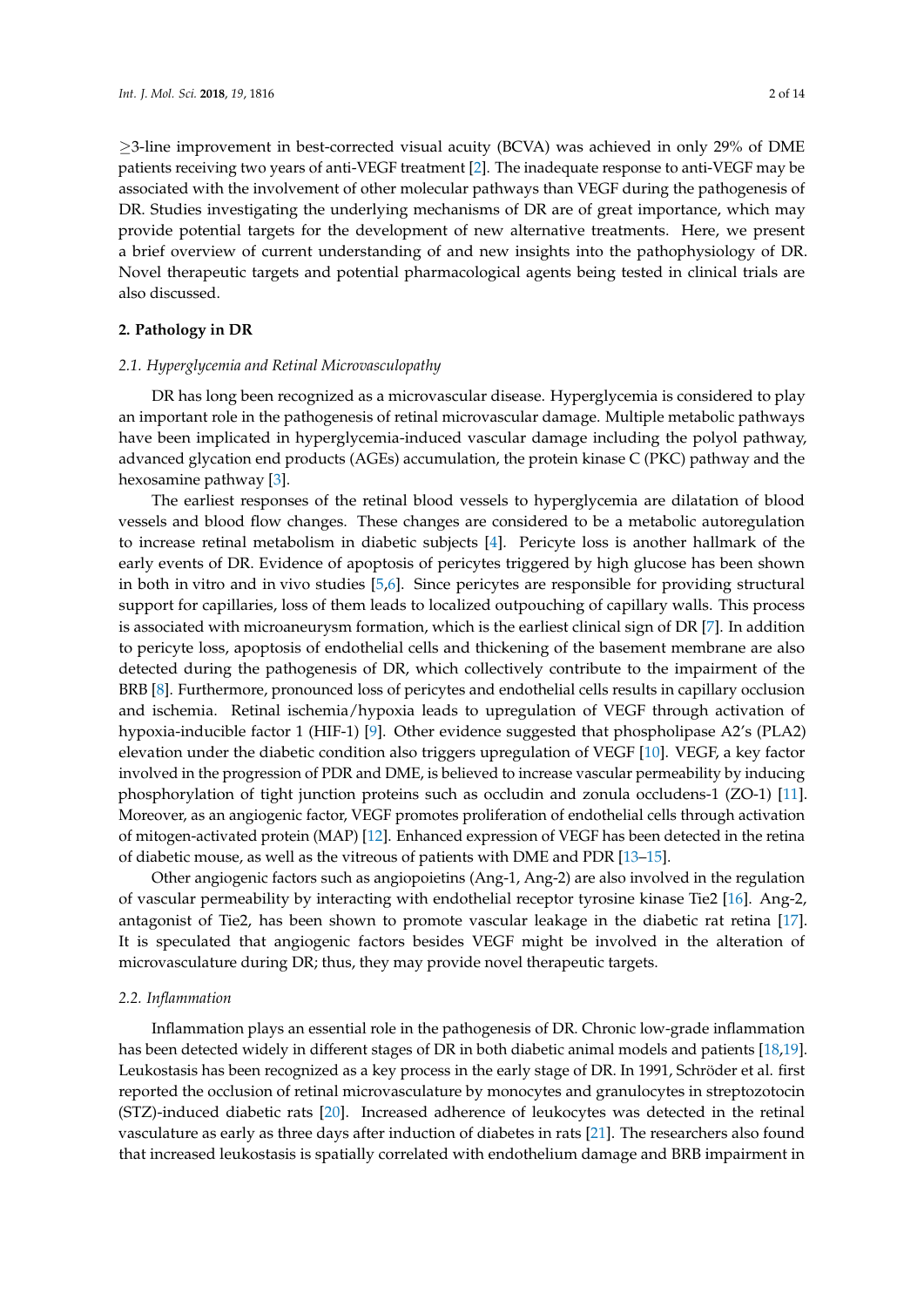diabetic rats [\[20\]](#page-10-8). Further studies demonstrated that leukostasis contributed to endothelial cell loss and breakdown of BRB through the Fas (CD95)/Fas-ligand pathway [\[22\]](#page-10-10).

Leukocyte-endothelium adhesion mediated by adhesion molecules has been implicated in leukostasis in diabetes. Increased leukocyte adhesion and upregulated expression of leukocyte b2-integrins CD11a, CD11b, and CD18 were reported in diabetic rats and patients [\[23,](#page-10-11)[24\]](#page-10-12). Additionally, endothelial cell adhesion molecules such as intercellular adhesion molecule-1 (ICAM-1), vascular cell adhesion molecule (VCAM)-1 and selectins (E-selectin) are also found to be increased in diabetic animals and patients [\[18](#page-10-6)[,25](#page-10-13)[,26\]](#page-10-14) Expression of VCAM-1 and E-selectin in the plasma of patients is correlated with the severity of DR [\[18\]](#page-10-6). Genetic deficiency of CD18 or ICAM-1 resulted in significantly reduced adherent leukocytes [\[27\]](#page-10-15). Inhibition of CD18 or ICAM-1 with anti-CD18 F(ab9)2 fragments or antibody decreased retinal leukostasis and vascular lesions in diabetic rats [\[18,](#page-10-6)[27\]](#page-10-15).

Chemokines, which regulate the attraction and activation of leukocytes, have also been shown to be involved in the pathogenesis of DR. Chemokines such as monocyte chemotactic protein-1 (MCP-1), macrophage inflammatory protein-1alpha (MIP-1 $\alpha$ ), and MIP-1 $\beta$  have been reported to be elevated in diabetic patients [\[28\]](#page-11-0). MCP-1 deficiency leads to reduced retinal vascular leakage in diabetic mice [\[29\]](#page-11-1). Furthermore, inflammatory cytokines such as tumor necrosis factor alpha (TNF-α), interleukin 6 (IL-6), IL-8 and IL-1β were significantly upregulated in diabetic patients, and their expression level was correlated with the severity of DR [\[30](#page-11-2)[,31\]](#page-11-3).

Retinal glial cell dysfunction is also presumed to be involved in the initiation and amplification of retinal inflammation in DR [\[32\]](#page-11-4). Glial cells in the retina including astrocytes, Müller cells and microglia are responsible for providing structural support and maintaining homeostasis in the retina [\[33\]](#page-11-5). Under hyperglycemic stress, microglia is activated, followed by increased secretion of TNF- $\alpha$ , IL-6, MCP-1 and VEGF [\[32\]](#page-11-4). Later involvement of Müller cells and astrocytes is associated with the amplification of inflammation responses by producing proinflammatory cytokines [\[33\]](#page-11-5).

#### *2.3. Retinal Neurodegeneration*

Retinal neurodegeneration is an early event during the progression of DR. Apoptosis of retinal neurons can be observed in diabetic rats as early as one month after induction of diabetes [\[34\]](#page-11-6). Upregulation of pro-apoptotic molecules such as cleaved caspase-3, Bax and Fas has been detected in retinal neurons in diabetic animals and subjects [\[35](#page-11-7)[–37\]](#page-11-8). Mitochondrial dysfunction has been implicated in retinal degeneration in DR. In donor eyes of diabetic subjects, retinal expression of pro-apoptotic mitochondrial proteins such as cytochrome c and apoptosis-inducing factor (AIF) were found to be significantly increased [\[37\]](#page-11-8). In vitro studies demonstrated that high glucose exposure was associated with increased mitochondrial fragmentation and cell apoptosis [\[38\]](#page-11-9). In addition to mitochondrial damage, involvement of oxidative stress in diabetes-induced retinal degeneration has also been widely investigated. In the diabetic mouse retina, reactive oxygen species (ROS) generation is significantly increased [\[39\]](#page-11-10). Suppression of ROS generation effectively inhibited visual impairment and caspase-3-mediated retinal neuronal apoptosis [\[39\]](#page-11-10).

There is growing evidence that retinal neurodegeneration may be an independent pathophysiology of DR. In a mouse model of diabetes, loss of ganglion cells and reduction in retinal thickness were observed preceding the presence of microvascular alterations [\[40\]](#page-11-11). In diabetic patients, inner retinal thinning was detected with no DR or minimal DR (microaneurysms) [\[40](#page-11-11)[,41\]](#page-11-12). Therefore, further investigation of the molecular mechanisms underlying retinal neurodegeneration may provide potential therapeutic targets for early intervention in DR.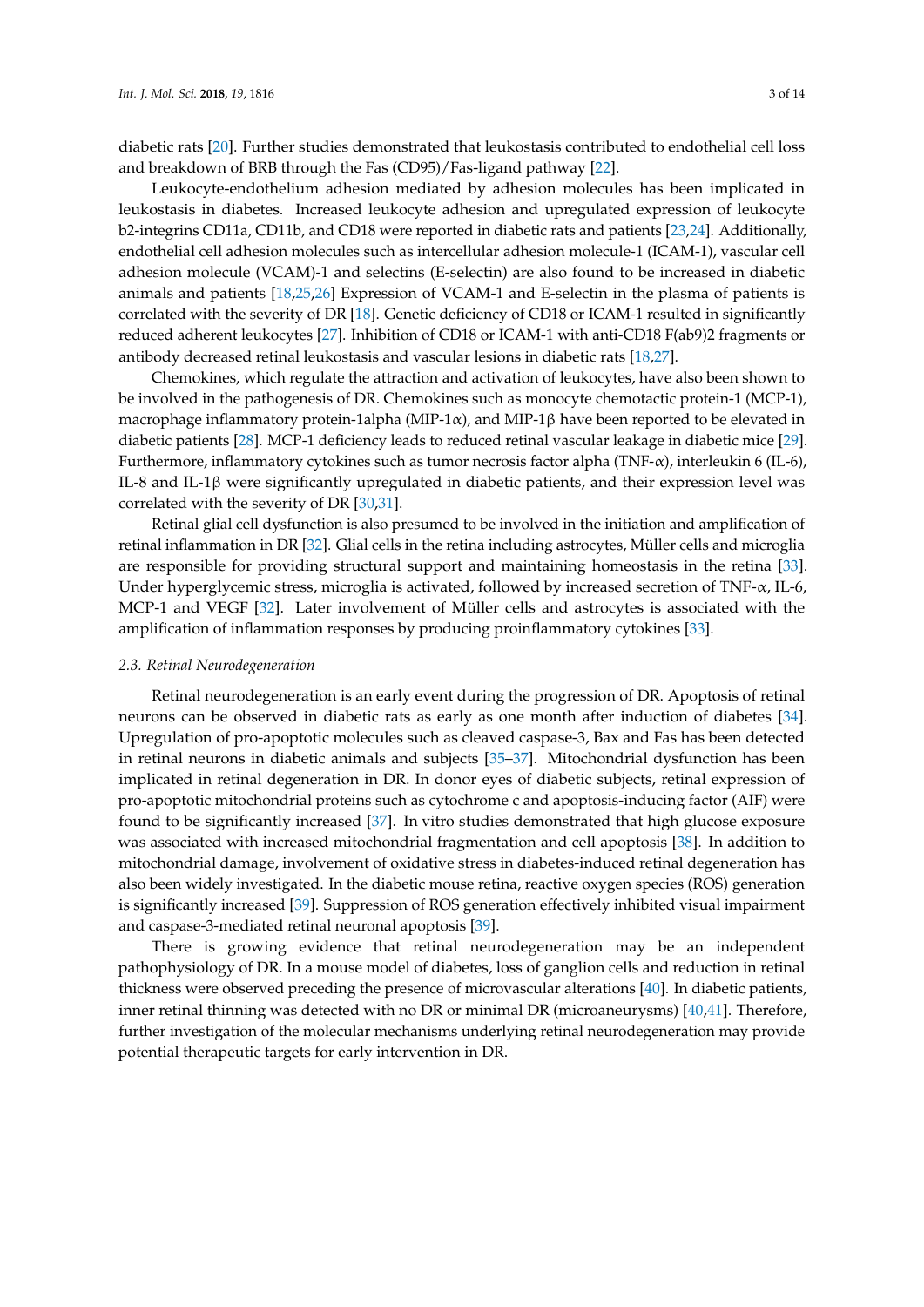# **3. Current and Novel Treatment Strategies in DR**

# *3.1. Anti-Angiogenic Therapy*

# 3.1.1. Anti-VEGF Drugs

The advent of anti-VEGF therapy has revolutionized the treatment of DR. Currently, anti-VEGF drugs that have been tested in clinical trials for DR treatment include the U.S. Food and Drug Administration (FDA)-approved pegaptanib (Macugen, OSI/Eyetech, New York, NY, USA), ranibizumab (Lucentis, Genentech, Inc., South San Francisco, CA, USA), aflibercept (EYLEA; Regeneron, Tarrytown, NY, USA) and the off-label intravitreal bevacizumab (Avastin, Genentech, Inc., South San Francisco, CA, USA) (Table [1\)](#page-4-0). Among these agents, ranibizumab is the most comprehensively evaluated in clinical trials such as the Diabetic Retinopathy Clinical Research Network (DRCR.net), RISE [\(clinicaltrials.gov](clinicaltrials.gov) ID: NCT00473330), RIDE [\(clinicaltrials.gov](clinicaltrials.gov) ID: NCT00473382), RESOLVE [\(clinicaltrials.gov](clinicaltrials.gov) ID: NCT00284050), RESTORE [\(clinicaltrials.gov](clinicaltrials.gov) ID: NCT00687804), etc. The results of the RESOLVE and RESTORE studies showed that greater gains in BCVA were obtained with intravitreal ranibizumab when compared with laser monotherapy in patients with clinically-significant DME [\[42](#page-11-13)[,43\]](#page-11-14). In the VISTA [\(clinicaltrials.gov](clinicaltrials.gov) ID: NCT01363440) and VIVID [\(clinicaltrials.gov](clinicaltrials.gov) ID: NCT01331681) trials, intravitreal aflibercept was associated with better visual outcomes than standard laser therapy in patients with DME [\[44\]](#page-11-15). The DRCR.net Protocol S [\(clinicaltrials.gov](clinicaltrials.gov) ID: NCT01489189) and CLARITY (trial registration number: ISRCTN 32207582) studies showed that anti-VEGF agents were also beneficial in the treatment of PDR [\[45,](#page-12-0)[46\]](#page-12-1). Moreover, the results of the DRCR.net Protocol T [\(clinicaltrials.gov](clinicaltrials.gov) ID: NCT01627249) trial showed that aflibercept was superior to ranibizumab and bevacizumab in improving visual acuity for the treatment of patients with moderate or worse initial visual acuity loss [\[47\]](#page-12-2).

However, limitations and adverse effects of anti-VEGF therapy are also of great concern. Due to the short half-life time of anti-VEGF agents, monthly or bimonthly injections are needed to ensure efficacy. The incidence of endophthalmitis, a rare adverse effect of intravitreal injection, may be increased by frequent injections. In the DRCR.net Protocol I trial (five years), three cases (0.08%) of injection-related endophthalmitis were reported following 3973 injections [\[48\]](#page-12-3). Financial burden and the patients' poor compliance also limited the use of anti-VEGF drugs in clinical practice. Moreover, while VEGF may play a neuroprotective role in the retina, the use of high-dose anti-VEGF drugs requires careful consideration [\[49\]](#page-12-4).

#### <span id="page-3-0"></span>3.1.2. Other Anti-Angiogenic Drugs

Currently, several anti-angiogenic drugs besides anti-VEGF agents are under clinical investigations (Table [1\)](#page-4-0). Squalamine demonstrated better visual recovery than control groups in patients with macular edema by inhibiting multiple angiogenic factors (VEGF, PDGF, b-FGF) [\[50\]](#page-12-5). Clinical study testing the effect of squalamine in combination with ranibizumab in patients with DME is in progress [\(clinicaltrials.gov](clinicaltrials.gov) ID: NCT02349516). Novel agents targeting players in the Ang-Tie2 signaling pathway (Section [2.1\)](#page-1-0) have also been developed. AKB-9778 is a small molecule that blocks the negative Tie2 regulator vascular endothelial-protein tyrosine phosphatase (VE-PTP); therefore, it activates Tie2 and decreases vascular permeability (Figure [1\)](#page-4-1) [\[51\]](#page-12-6). A clinical trial investigating AKB-9778 in the treatment of DME is ongoing (NCT01702441). Nesvacumab is an inhibitor of Ang-2, which decreases vascular permeability by activating Tie2 (Figure [1\)](#page-4-1). Nesvacumab co-formulated with VEGF inhibitor aflibercept is being tested in a phase 2 trial in DME patients (RUBY study, <clinicaltrials.gov> ID: NCT02712008). Another bispecific antibody RO6867461 targeting both Ang-2 and VEGF is also under test in DME patients (BOULEVARD study, <clinicaltrials.gov> ID: NCT02699450).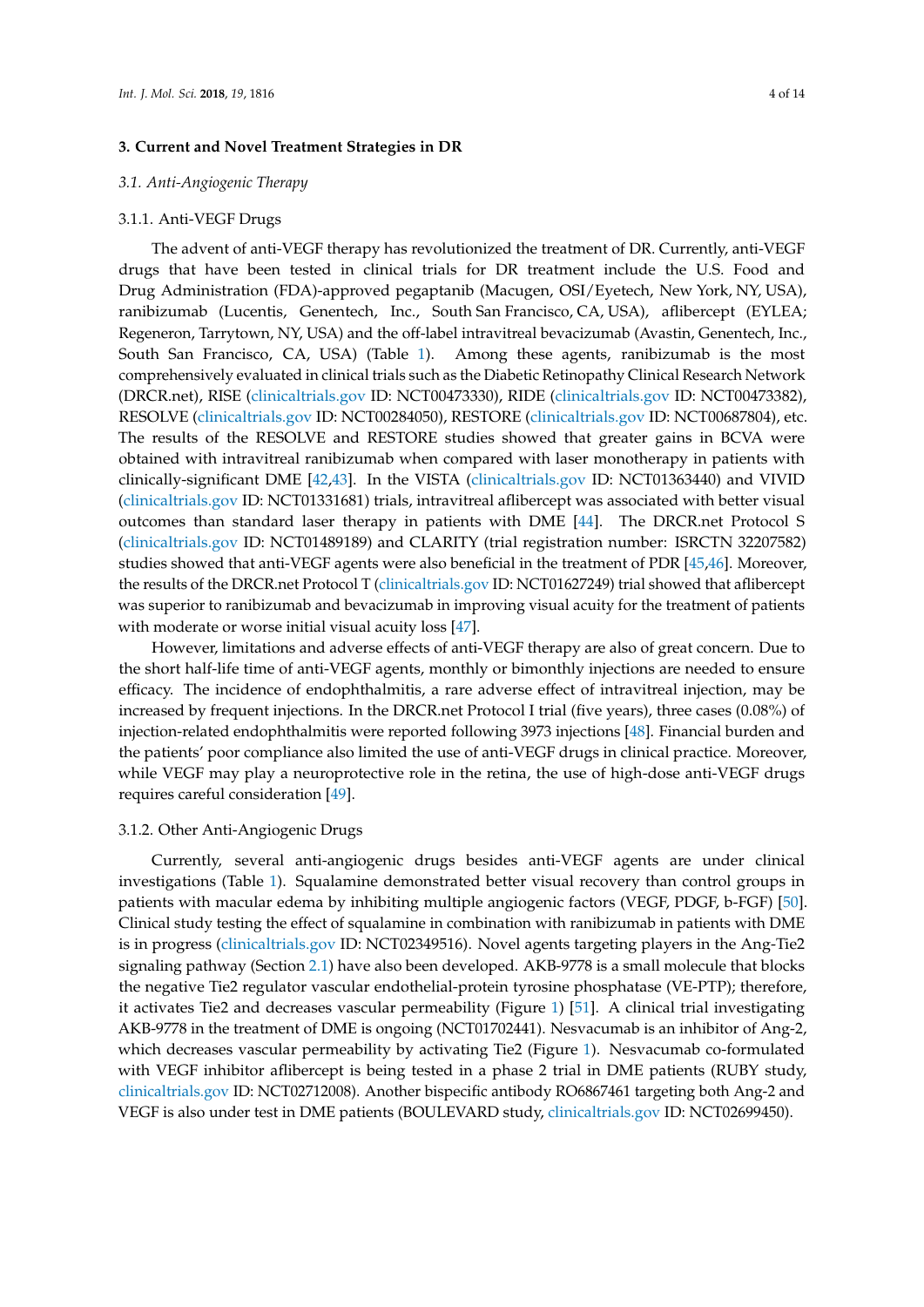| Classification                   | Drugs                                                                  | <b>Status for DR</b><br>Treatment                                              | <b>Clinical Benefits</b>                                                                                                                                                                                                  | <b>Adverse Effects</b>                                                                    |  |
|----------------------------------|------------------------------------------------------------------------|--------------------------------------------------------------------------------|---------------------------------------------------------------------------------------------------------------------------------------------------------------------------------------------------------------------------|-------------------------------------------------------------------------------------------|--|
| Anti-VEGF                        | Ranibizumab<br>(Lucentis) [42,43]                                      | FDA approved                                                                   | Greater BCVA improvement and<br>greater reduction in CRT over laser in<br>treating DME (DRCR.net Protocol T,<br>RESOLVE and RESTORE trials);<br>non-inferior to PRP in treating PDR at<br>two years (DRCR.net Protocol S) | a. Elevation in<br>intraocular pressure<br>b. Vitreous hemorrhage<br>c. Inflammation [47] |  |
|                                  | Pegaptanib<br>(Macugen) [52]                                           | FDA approved                                                                   | Greater BCVA improvement over sham<br>groups in treating DME (phase 2/3,<br>multicenter, two-year trial)                                                                                                                  | a. Conjunctival<br>hemorrhage<br>b. Elevation in<br>intraocular pressure                  |  |
|                                  | Aflibercept<br>$(EYLEA)$ [44]                                          | FDA approved                                                                   | Greater BCVA improvement over laser<br>in treating DME (VISTA, VIVID,<br>DRCR.net Protocol T trials) and PDR<br>(CLARITY trial)                                                                                           | a. Elevation in<br>intraocular pressure<br>b. Vitreous hemorrhage<br>c. Inflammation [47] |  |
|                                  | Bevacizumab<br>$(Avastin)$ [47]                                        | Off-label use                                                                  | Greater reduction in CRT and better<br>median visual acuity over laser<br>(DRCR.net Protocol T trial)                                                                                                                     | a. Elevation in<br>intraocular pressure<br>b. Vitreous hemorrhage<br>c. Inflammation      |  |
| Non-specific<br>anti-angiogenic  | Squalamine<br>(inhibits VEGF and<br>other growth<br>factors) $[50]$    | Phase 2 trial<br>(clinicaltrials.gov<br>ID: NCT02349516)<br>in progress        |                                                                                                                                                                                                                           |                                                                                           |  |
|                                  | AKB-9778 (Tie2<br>activator) $[51]$                                    | Phase 2 trial<br>(clinicaltrials.gov<br>ID: NCT01702441)<br>in progress        | Greater reduction in CRT in the<br>combination group over ranibizumab<br>monotherapy group (phase 2a<br>clinical trial)                                                                                                   | a. Diabetic retinal<br>edema worse<br>b. Visual acuity reduced                            |  |
|                                  | Nesvacumab<br>(Anti-Ang-2)<br>(Section 3.1.2)                          | Clinical trial (RUBY<br>trial) in progress                                     | Results of phase 2 RUBY trial did not<br>provide sufficient differentiation<br>between the combined (nesvacumab +<br>aflibercept) and aflibercept<br>monotherapy treatments to warrant<br>phase 3 development             | No new safety signals<br>observed when<br>compared with other<br>anti-angiogenic agents   |  |
|                                  | RO6867461<br>(bispecific<br>antibody:<br>anti-ang- $2 +$<br>anti-VEGF) | Clinical trial<br>(BOULEVARD<br>trial) in progress<br>(Section 3.1.2)          | Greater adjusted BCVA improvement<br>and greater reduction in CRT over<br>ranibizumab in DME patients (phase 2<br>BOULEVARD trial)                                                                                        | Well tolerated with no<br>new safety<br>signals observed                                  |  |
|                                  | $Amg-2$<br>Ang-1                                                       |                                                                                |                                                                                                                                                                                                                           |                                                                                           |  |
| Nesvacumab<br>Blood vessel lumen |                                                                        |                                                                                |                                                                                                                                                                                                                           |                                                                                           |  |
| Intracellualr space<br>◑         |                                                                        |                                                                                |                                                                                                                                                                                                                           |                                                                                           |  |
|                                  |                                                                        | Active<br>Inactive<br>Tie2<br>Tie2                                             | $^{\circ}$<br>VE-PTP <sup>L</sup><br>AKB-9778                                                                                                                                                                             |                                                                                           |  |
|                                  |                                                                        |                                                                                |                                                                                                                                                                                                                           |                                                                                           |  |
|                                  |                                                                        | Decreased<br>Increased<br>vascular<br>vascular<br>permeability<br>permeability |                                                                                                                                                                                                                           |                                                                                           |  |

# <span id="page-4-0"></span>**Table 1.** Anti-angiogenic agents for the treatment of DR.

<span id="page-4-1"></span>**Figure 1.** ① Nesvacumab activates Tie-2 signaling and decreases vascular permeability by inhibiting Ang-2, an antagonist of Tie2. ② AKB-9778 activates Tie-2 signaling by inhibiting ③ VE-PTP, a negative regulator of Tie-2.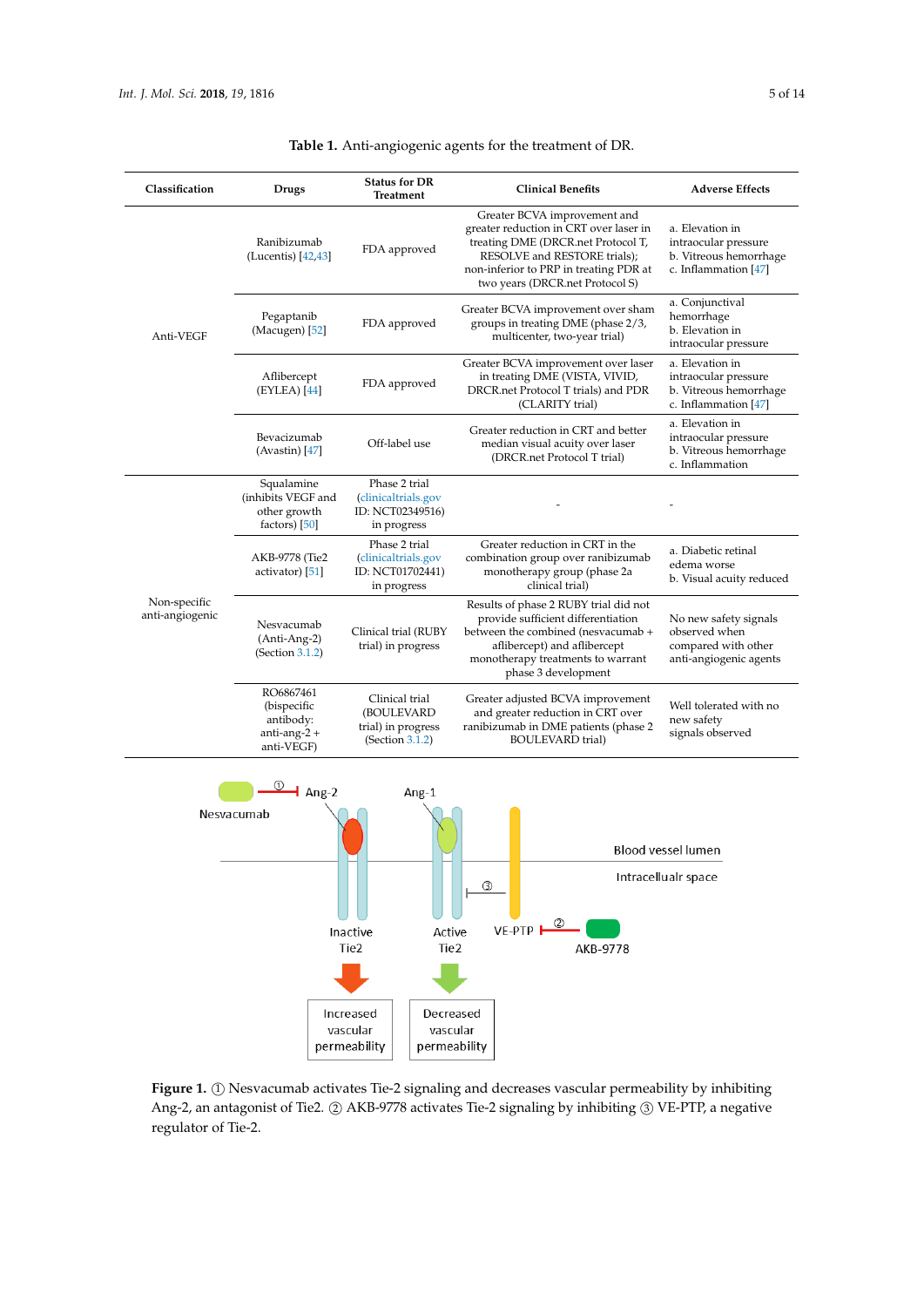#### *3.2. Anti-Inflammatory Therapy*

#### 3.2.1. Intravitreal Steroid

Intravitreal corticosteroids have become increasingly important in the treatment of DME, especially in refractory DME and cases lacking a response to anti-VEGF therapy [\[53\]](#page-12-8). Refractory cases of DME and nonresponders to anti-VEGF are presumed to be driven by multiple cytokines. As potent anti-inflammatory agents, corticosteroids target a broad array of mediators involved in the pathogenesis of DME including VEGF, TNF-α, chemokines, leukostasis and phosphorylation of tight-junction proteins. Currently, intravitreal corticosteroids used in the clinical trials for DME treatment include the off-label triamcinolone acetonide, the FDA-approved dexamethasone (DEX) intravitreal implant and the fluocinolone acetonide (FA) intravitreal implant (Table [2\)](#page-5-0).

<span id="page-5-0"></span>

| Classification             | Drugs                                          | <b>Status for DR</b><br><b>Treatment</b>                                                    | <b>Clinical Benefits</b>                                                                                               | <b>Adverse Effects</b>                                                                                       |
|----------------------------|------------------------------------------------|---------------------------------------------------------------------------------------------|------------------------------------------------------------------------------------------------------------------------|--------------------------------------------------------------------------------------------------------------|
| Intravitreal steroids      | Triamcinolone [48]                             | Off-label use                                                                               | Greater improvements in triamcinolone +<br>prompt laser group over laser alone in<br>pseudophakic eyes                 | a. Cataract surgery<br>b. Elevation in<br>intraocular pressure<br>c. Vitreous hemorrhage                     |
|                            | DEX implant<br>(Ozurdex) [54,55]               | FDA approved                                                                                | Greater BCVA improvement and greater<br>reduction in CRT over sham group in<br>patients with DME (three-year trial)    | a. Cataract<br>b. Elevation in<br>intraocular pressure<br>c. Vitreous hemorrhage                             |
|                            | FA insert (Iluvien,<br>$0.2 \text{ mg}$ ) [56] | FDA approved                                                                                | Greater BCVA improvement over sham<br>group in patients with DME over two years                                        | a. Cataract surgery<br>b. Elevation in<br>intraocular pressure<br>c. Glaucoma                                |
| II-6 inhibitor             | EBI-031<br>(Section 3.2.2)                     | Clinical trial<br>(clinicaltrials.gov<br>ID: NCT02842541)<br>in progress                    |                                                                                                                        |                                                                                                              |
| IL-6 receptor<br>inhibitor | Tocilizumab<br>(Section 3.2.2)                 | Clinical trial<br>(READ-4 study,<br>clinicaltrials.gov<br>ID: NCT02511067)<br>in progress   |                                                                                                                        |                                                                                                              |
| Integrin inhibitor         | Luminate<br>(Section 3.2.2)                    | Phase 2b trial<br>(PACIFIC, http:<br>//www.allegroeye.<br>$com$ /?s=PACIFIC)<br>in progress | Non-inferiority to bevacizumab in mean<br>change in BCVA and CRT for the treatment<br>of DME (phase 2b trial, DEL MAR) | Well-tolerated with no<br>drug toxicity or<br>intraocular inflammation<br>noted (phase 2b trial,<br>DEL MAR) |

In the DRCR Protocol I trial, intravitreal triamcinolone showed promising efficacy in improving visual acuity and reducing the thickness of central retina in patients with DME through the 24 week's visit [\[48\]](#page-12-3). The effectiveness of triamcinolone started to decline after 24 weeks due to high risks of adverse ocular events including elevated intraocular pressure (IOP) and cataracts. During the two-year follow-up, elevated IOP was detected in 50% of patients, and cataract surgery was performed in 59% of patients in the triamcinolone group [\[48\]](#page-12-3). It is noted that for the treatment of DME in pseudophakic eyes, intravitreal triamcinolone demonstrated comparable effectiveness to that of ranibizumab.

The DEX intravitreal implant is a biodegradable delivery system that releases corticosteroids into the vitreous in a sustained manner for up to six months. The utility of the dexamethasone delivery system ensures prolonged drug exposure and remarkably reduces the frequency of injections, thus leading to better patient compliance. In the three-year study of the DEX implant (0.7 and 0.35 mg) in patients with DME, the mean number of injections over three years was four. Significantly greater BCVA improvement and reduction in central retinal thickness (CRT) were achieved in DEX implant groups when compared with the sham group [\[54\]](#page-12-9). Cataract-related adverse events were developed in more than 60% of patients in the DEX implant group [\[54\]](#page-12-9). In an 18-month study, the DEX implant (0.7 mg) significantly improved BCVA and reduced CRT in patients with refractory DME [\[55\]](#page-12-10). It is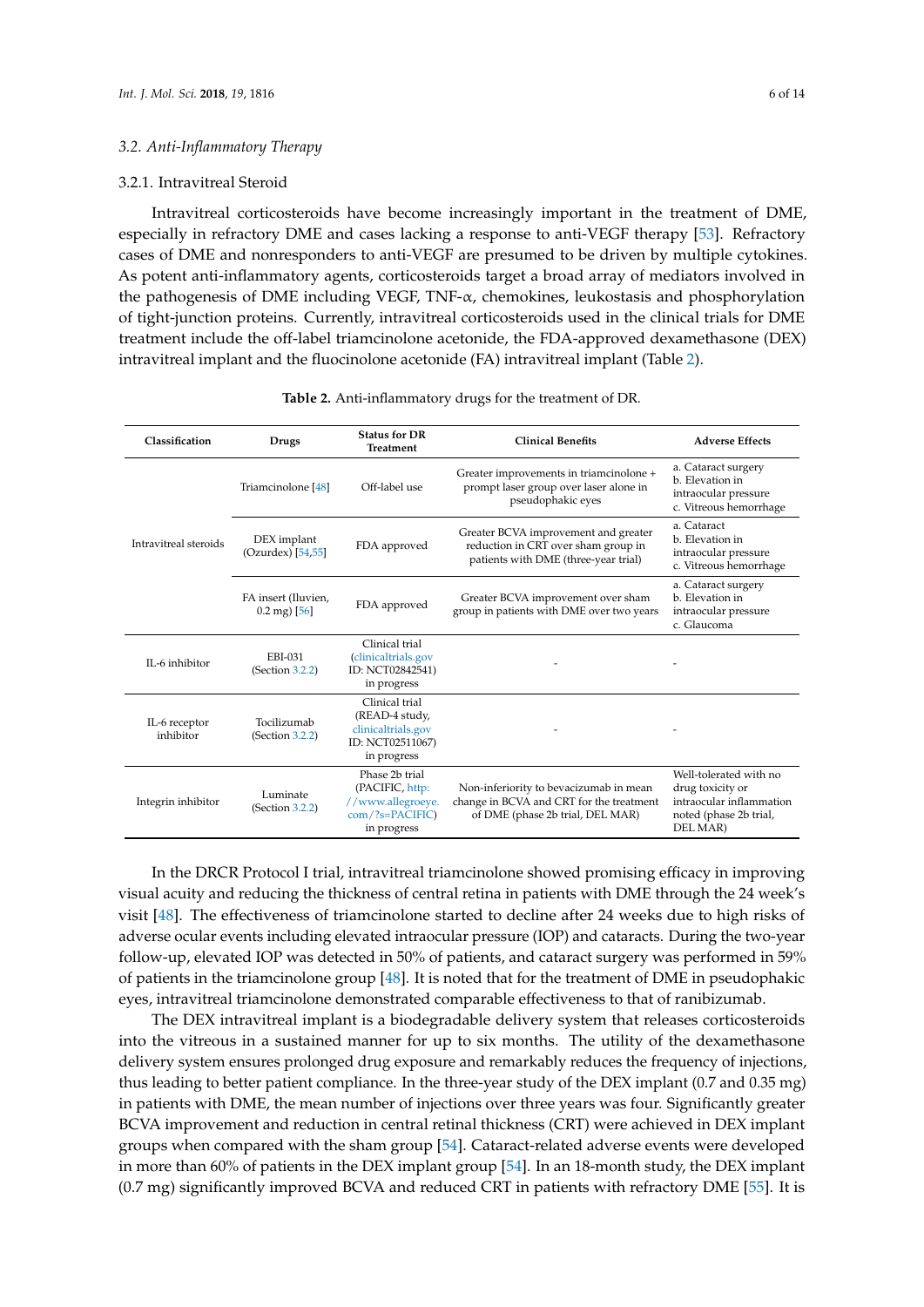noted that anterior chamber dislocation is a rare complication of intravitreal implant, but the implant can be repositioned by injection of balanced saline solution [\[57\]](#page-12-12).

Two FA implants have been tested in clinical trials for treating DME. Retisert (Bausch & Lomb, Inc., Rochester, NY, USA) is an FDA-approved 0.59-mg FA implant approved for treating chronic noninfectious posterior uveitis. In patients with persisting or recurring DME, Retisert is superior at improving BCVA when compared with standard therapy. However, the percentage of IOP elevation and cataract development is 61.4% and 91%, respectively [\[58\]](#page-12-13). Given the high percentages of ocular adverse effects of the Retisert implant, a 0.2-mg FA insert Iluvien (Alimera Sciences, Alpharetta, GA, USA) has been designed for the treatment of DME. Two models of Iluvien, which releases FA at a low dose of 0.23 and 0.45 µg/day, respectively, have been tested. In a two-year study, Iluvien (0.23 and 0.45 µg/day) successfully increased BCVA in patients with persistent DME with a single injection [\[56\]](#page-12-11). Currently, the 0.23-µg/day insert has been approved by the FDA for the treatment of DME, which is associated with a significantly lower rate of IOP elevation [\[56\]](#page-12-11).

As described above, intravitreal corticosteroids showed promising efficacy in the treatment of DME. Particularly, sustained release of corticosteroids is associated with a lower frequency of intraocular injections, lower cost and better patient compliance. However, given the high incidence of adverse effects, corticosteroids are generally considered as a second-line option for patients insufficiently responding to other therapeutic treatments. Additionally, since the efficacy of corticosteroids in the treatment of PDR has not been determined, anti-VEGF agents should be used as a first-line therapy if the patient shows a high risk of progression to PDR.

#### <span id="page-6-0"></span>3.2.2. Non-Steroid Anti-Inflammatory Drugs

As one of the most important proinflammatory cytokines present in the vitreous of DR patients, IL-6 has been investigated as a promising target for anti-inflammatory therapy for DR. Antibodies against IL-6 (EBI-031) and the IL-6 receptor (tocilizumab) have been developed. Clinical trials have been carried out to test the efficacy and safety of EBI-031 [\(clinicaltrials.gov](clinicaltrials.gov) ID: NCT02842541) and tocilizumab [\(clinicaltrials.gov](clinicaltrials.gov) ID: NCT02511067) in patients with DME (Table [2\)](#page-5-0).

An antagonist of the adhesion molecule integrin is also under clinical investigation. Luminate (ALG-1001) is an integrin inhibitor that blocks multiple integrin receptors. It has demonstrated promising effects in alleviating swelling of the macula and promoting visual gain in a phase 2b trial for DME (DEL MAR study, <clinicaltrials.gov> ID: NCT02348918). A phase 2b trial PACIFIC (Available online: [http://www.allegroeye.com/?s=PACIFIC\)](http://www.allegroeye.com/?s=PACIFIC) has been carried out to test the effect of (Table [2\)](#page-5-0).

#### *3.3. Laser Treatment*

#### 3.3.1. Traditional Laser Treatments

Laser photocoagulation has been the gold standard for the treatment of both DME and PDR before the advent of anti-VEGF therapy. Focal/grid macular laser therapy was shown to effectively alleviate edema of the macula and reduced the risk of moderate visual loss by 50% in the three-year Early Treatment Diabetes Retinopathy Study (ETDRS) [\[59\]](#page-12-14). Panretinal photocoagulation (PRP) has also been used for the treatment of PDR and significantly reduced the risk of severe visual loss, especially in cases with high-risk complications such as vitreous hemorrhage [\[60\]](#page-12-15). The exact mechanisms by which laser therapy reduces DME and induces regression of neovascularization remains unclear. It is hypothesized that direct closure of leaking microaneurysms, the decrease of retinal blood flow associated with reduced retinal tissues and improved oxygenation, as well as stimulation of retinal pigment epithelium (RPE) might be implicated [\[61](#page-12-16)[,62\]](#page-12-17). Given its destructive nature, laser therapy may cause permanent damage to the retinal cells, leading to side effects such as mild central visual loss and reduced night vision [\[63\]](#page-13-0). Although anti-VEGF therapy has increasingly become the mainstay of therapy for DR, laser therapy still plays an important role as an adjuvant treatment or rescue therapy. The utility of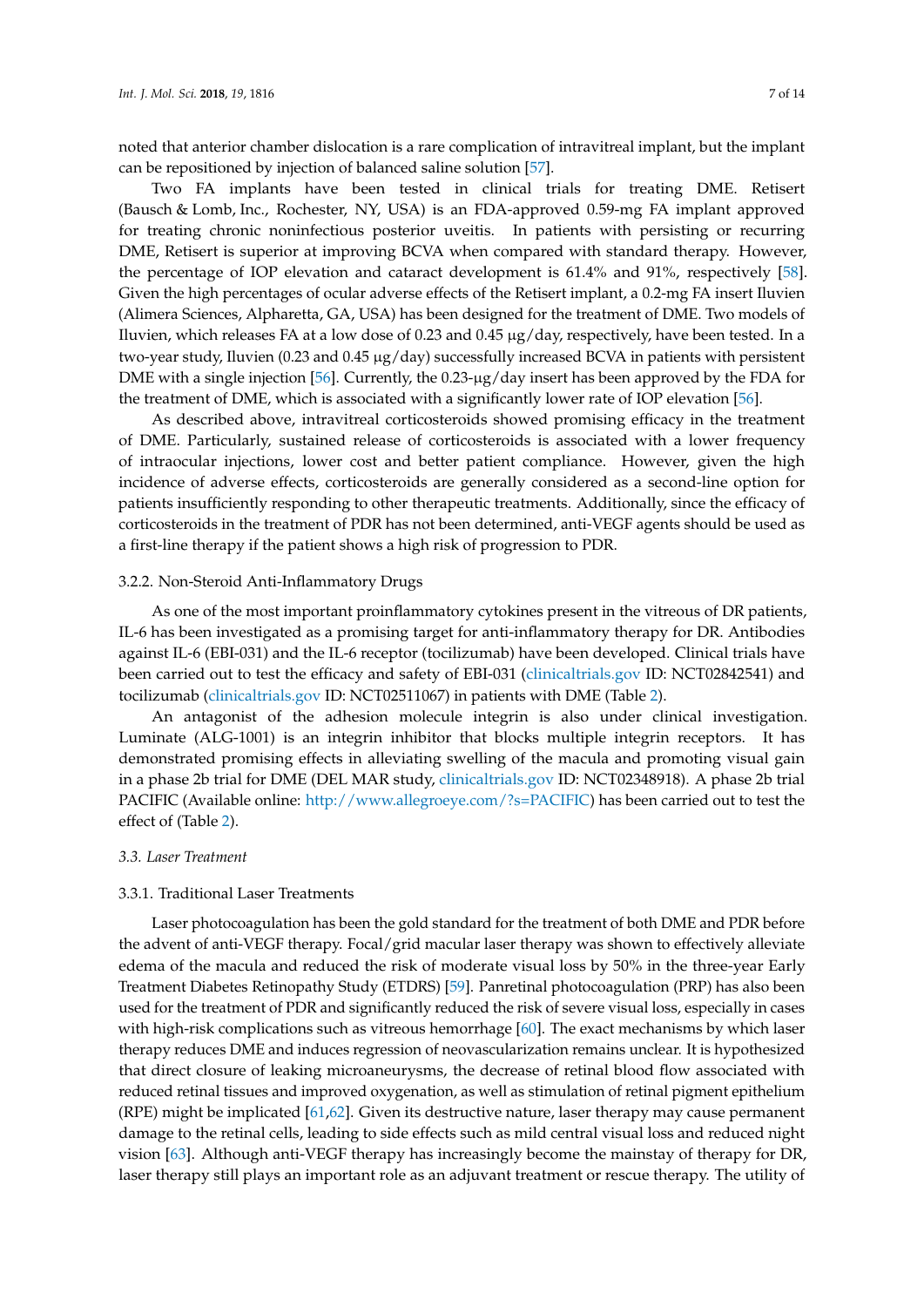focal laser as an adjuvant treatment dramatically reduced the frequency of anti-VEGF injections when compared with anti-VEGF treatment alone in DME patients [\[64\]](#page-13-1) (Table [3\)](#page-7-0).

<span id="page-7-0"></span>

| Classification                  | Drugs                    | <b>Status for DR</b><br>Treatment                                | <b>Clinical Benefits</b>                                                                                                                                                                              | <b>Adverse Effects</b>                                                 |
|---------------------------------|--------------------------|------------------------------------------------------------------|-------------------------------------------------------------------------------------------------------------------------------------------------------------------------------------------------------|------------------------------------------------------------------------|
| Traditional laser<br>treatments | Focal/grid laser<br>[59] | Adjuvant<br>treatment for DME                                    | Reduce risk of moderate visual loss.<br>increases the chance of visual improvement,<br>decreases the frequency of persistent<br>macular edema (Early Treatment Diabetes<br>Retinopathy Study (ETDRS)) | a. Visual acuity loss<br>b. Visual field loss                          |
|                                 | <b>PRP</b> [60]          | Adjuvant<br>treatment for PDR<br>with high-risk<br>complications | Reduce the rate of severe visual loss in PDR<br>and inhibit the progression of retinopathy<br>(Diabetic Retinopathy Study (DRS))                                                                      | a. Visual acuity loss<br>b. Constriction of<br>peripheral visual field |
|                                 | PASCAL <sup>[65]</sup>   | Under clinical<br>evaluation                                     | Precise control of the laser; Decreased<br>treatment time                                                                                                                                             |                                                                        |
| New laser<br>approaches         | $D-MPL$ [66]             | Under clinical<br>evaluation                                     | Minimize collateral damage                                                                                                                                                                            |                                                                        |
|                                 | NAVILAS <sup>[67]</sup>  | Under clinical<br>evaluation                                     | High accuracy of laser spots                                                                                                                                                                          |                                                                        |

# 3.3.2. New Laser Approaches

Nowadays, efforts have been made for the development of new laser approaches to reduce side effects. The pattern scanning laser (PASCAL) is a new laser method used for the treatment of DME and PDR. It reduces laser-induced retinal damage by providing a more precise control of the laser and a decrease in treatment time [\[65\]](#page-13-2). Micropulse techniques such as the subthreshold micropulse diode laser (D-MPL) have been employed to facilitate the delivery of subthreshold burns in order to minimize collateral damage [\[66\]](#page-13-3). More recently, the utilization of a navigated laser system (NAVILAS) further extended the accuracy of laser spots applied to the retina and resulted in favorable visual outcomes [\[67\]](#page-13-4) (Table [3\)](#page-7-0). In the future, developments in laser technology may further increase the safety and effectiveness of laser photocoagulation in the treatment of DR.

#### *3.4. Other Therapeutic Agents*

#### 3.4.1. Cardiolipin-Targeting Peptide (MTP-131)

Cardiolipin is a phospholipid in the inner mitochondrial membrane that might be involved in cell apoptosis [\[68\]](#page-13-5). MTP-131, a selective cardiolipin-targeting peptide, showed a protective effect on visual function in a diabetic mouse model by attenuating mitochondrial oxidative stress [\[69\]](#page-13-6). This indicated that cardiolipin may be important in mediating apoptosis of retinal neurons. A clinical trial (SPIOC-101, <clinicaltrials.gov> ID: NCT02314299) has been carried out to determine the effect of MTP-131 (Ocuvia™) topical ophthalmic solution in patients with DME (Table [4\)](#page-7-1).

<span id="page-7-1"></span>

| <b>Classification</b>                | Drugs                                          | <b>Status for DR Treatment</b>                                        | <b>Clinical Benefits</b>                                                   | <b>Adverse Effects</b> |
|--------------------------------------|------------------------------------------------|-----------------------------------------------------------------------|----------------------------------------------------------------------------|------------------------|
| Cardiolipin<br>inhibitor             | <b>MTP-131</b><br>(Ocuvia <sup>TM</sup> ) [69] | Clinical trial<br>(clinicaltrials.gov ID:<br>NCT02314299) in progress |                                                                            |                        |
| Mitochondria<br>specific antioxidant | <b>ALA</b> [70]                                | Under clinical evaluation                                             | Improved contrast<br>sensitivity in type 1 and<br>type 2 diabetes patients |                        |
| Antioxidant                          | Lutein $[71]$                                  | Under clinical evaluation                                             | Visual improvement in DR<br>patients                                       |                        |

| <b>Table 4.</b> Other treatments for the treatment of DR. |  |
|-----------------------------------------------------------|--|
|-----------------------------------------------------------|--|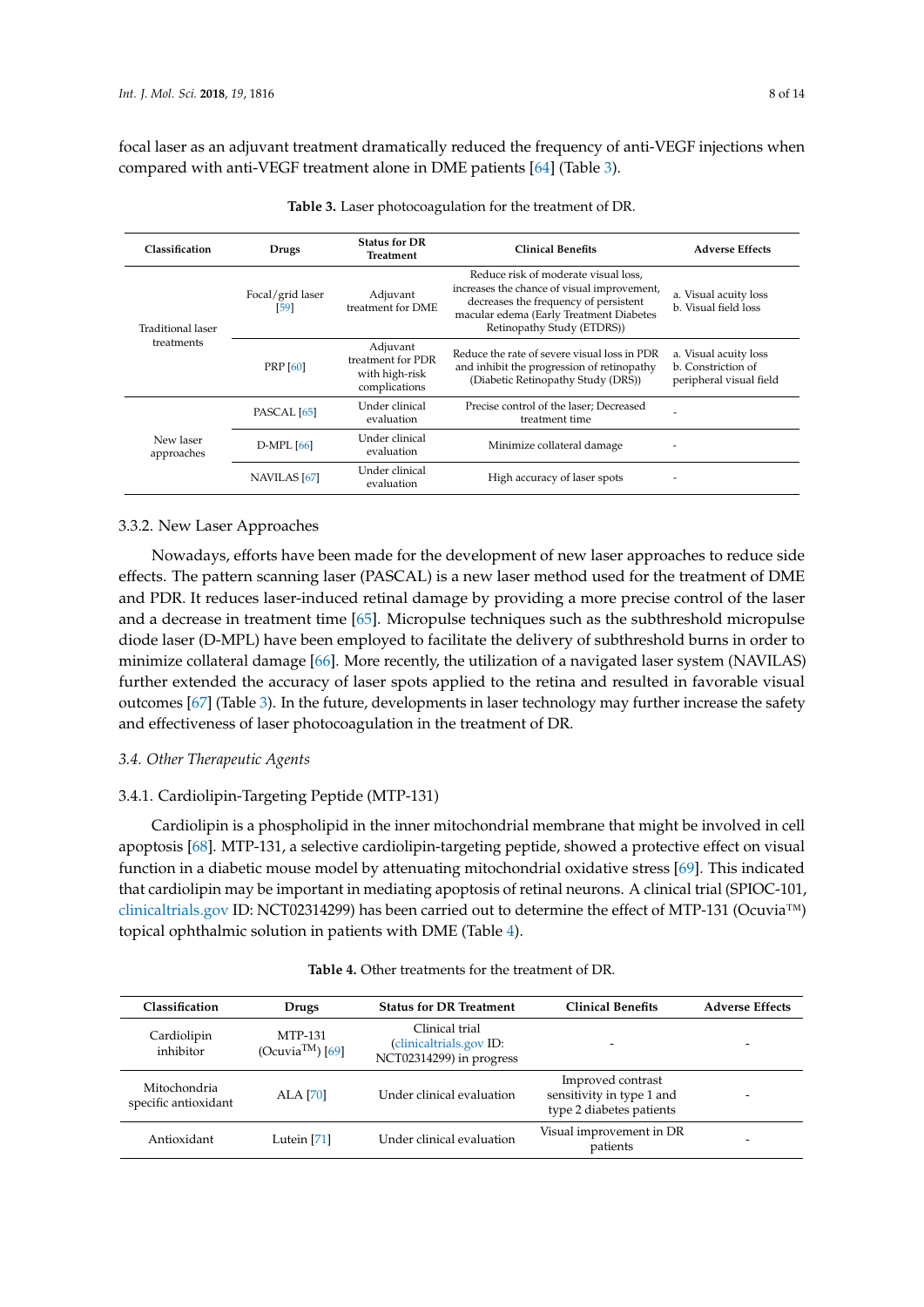Alpha-lipoic acid (ALA) is a mitochondria-specific antioxidant used in Alzheimer's disease as a neuroprotective agent. It successfully prevented retinal ganglion cell loss and NFL thinning in an STZ-induced diabetic model [\[72\]](#page-13-9). ALA supplementation has been shown to be associated with improved visual acuity in patients with type 1 and type 2 diabetes [\[70\]](#page-13-7) (Table [4\)](#page-7-1).

#### 3.4.3. Lutein

Lutein, a member of the carotenoid family, is a potent antioxidant accumulated in the human retina. With its anti-oxidant, anti-inflammatory and neuroprotective properties, lutein has shown a promising effect in various retinal disease models [\[73,](#page-13-10)[74\]](#page-13-11). In the diabetic mouse, lutein treatment effectively prevents retinal changes [\[75\]](#page-13-12). Moreover, lutein supplementation is associated with improved visual function in patients with NPDR [\[71\]](#page-13-8) (Table [4\)](#page-7-1).

### 3.4.4. ARA290

ARA290 is a small erythropoietin (EPO)-derived peptide. EPO, a mediator of erythropoiesis, has been extensively shown to have a neuroprotective role in many animal models of neurodegeneration. In diabetic rats, ARA290 showed promising efficacy in treating DR by preventing neuroglial and vascular degeneration [\[76\]](#page-13-13). Currently, the effectiveness of ARA290 in the treatment of DME is under evaluation in a phase 2 clinical trial.

#### 3.4.5. Darapladib

Lipoprotein-associated phospholipase A2 (Lp-PLA2) has been shown to be involved in the damage of BRB during DR. Inhibition of Lp-PLA2 in diabetic rats significantly suppressed BRB breakdown. Therefore, Lp-PLA2 may serve as a therapeutic target for the treatment of DME [\[77\]](#page-13-14). Darapladib, a specific Lp-PLA2 inhibitor, demonstrated significant improvements in BCVA and macular edema in a three-month phase 2a study for the treatment of DME [\[78\]](#page-13-15).

#### **4. Conclusions**

DR has long been known as a microvascular disease. Increasing laboratory and clinical evidence suggested that inflammation and retinal neurodegeneration may be implicated in DR as independent pathogenesis pathways. The development of agents targeting molecules in these pathways may provide new therapeutic treatments for DR. In the last decade, intravitreal anti-VEGF agents have become the first-line therapy for DME and PDR. However, in clinical practice, the use of anti-VEGF drugs is limited due to the requirement of frequent injections, financial burden and poor compliance of patients. In fact, laser photocoagulation still plays an important role in the treatment of DR as an adjuvant treatment. Intravitreal corticosteroids have demonstrated clinical benefits in the treatment of refractory DME or cases lacking response to anti-VEGF therapy. Yet, it remains difficult for patients with severe visual loss to achieve reading or driving vision with currently available therapeutics. Optimization of current treatment therapies regarding the number of intravitreal injections, dosage and duration, as well as of strategies for combination therapy is of great importance to improve the life quality of patients with DR. Further investigation is required to provide a better understanding of the pathogenesis of DR. Greater effort is needed to facilitate translation of recent research findings from the bench to the bedside.

**Funding:** This research work is supported by the Health and Medical Research Fund (04150746) and The University of Hong Kong Seed Funding Programme for Basic Research (201310159038). Funding was received for covering the costs to publish in open access.

**Conflicts of Interest:** The authors declare no conflict of interest.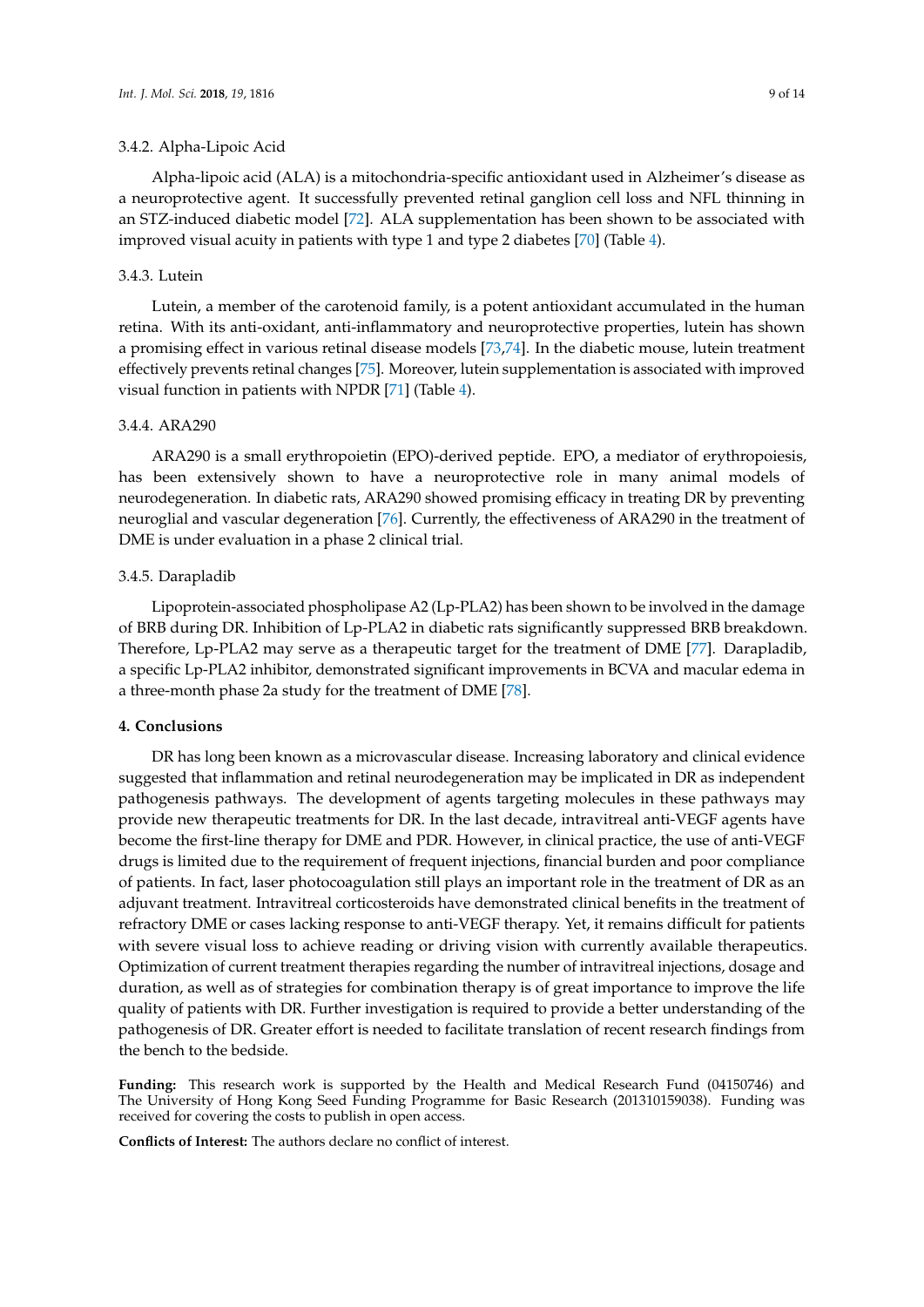# **Abbreviations**

| ALA            | Alpha-lipoic acid                                 |
|----------------|---------------------------------------------------|
| <b>BRB</b>     | Blood-retinal barrier                             |
| <b>BCVA</b>    | Best-corrected visual acuity                      |
| <b>CRT</b>     | Central retinal thickness                         |
| DEX            | Dexamethasone                                     |
| <b>DME</b>     | Diabetic macular edema                            |
| DR.            | Diabetic retinopathy                              |
| FA             | Fluocinolone acetonide                            |
| ICAM-1         | Intercellular adhesion molecule-1                 |
| $MCP-1$        | Monocyte chemotactic protein-1                    |
| <b>NAVILAS</b> | Navigated laser system                            |
| <b>NPDR</b>    | Non-proliferative diabetic retinopathy            |
| <b>PASCAL</b>  | Pattern scanning laser                            |
| <b>PDR</b>     | Proliferative diabetic retinopathy                |
| PRP            | Panretinal photocoagulation                       |
| SDM            | Subthreshold diode micropulse                     |
| VCAM-1         | Vascular cell adhesion molecule-1                 |
| VEGF           | Vascular endothelial growth factor                |
| VE-PTP         | Vascular endothelial-protein tyrosine phosphatase |
|                |                                                   |

# **References**

- <span id="page-9-0"></span>1. Romero-Aroca, P.; Baget-Bernaldiz, M.; Pareja-Rios, A.; Lopez-Galvez, M.; Navarro-Gil, R.; Verges, R. Diabetic macular edema pathophysiology: Vasogenic versus inflammatory. *J. Diabetes Res.* **2016**, *2016*, 2156273. [\[CrossRef\]](http://dx.doi.org/10.1155/2016/2156273) [\[PubMed\]](http://www.ncbi.nlm.nih.gov/pubmed/27761468)
- <span id="page-9-1"></span>2. Gonzalez, V.H.; Campbell, J.; Holekamp, N.M.; Kiss, S.; Loewenstein, A.; Augustin, A.J.; Ma, J.; Ho, A.C.; Patel, V.; Whitcup, S.M.; et al. Early and long-term responses to anti-vascular endothelial growth factor therapy in diabetic macular edema: Analysis of protocol I data. *Am. J. Ophthalmol.* **2016**, *172*, 72–79. [\[CrossRef\]](http://dx.doi.org/10.1016/j.ajo.2016.09.012) [\[PubMed\]](http://www.ncbi.nlm.nih.gov/pubmed/27644589)
- <span id="page-9-2"></span>3. Brownlee, M. The pathobiology of diabetic complications: A unifying mechanism. *Diabetes* **2005**, *54*, 1615–1625. [\[CrossRef\]](http://dx.doi.org/10.2337/diabetes.54.6.1615) [\[PubMed\]](http://www.ncbi.nlm.nih.gov/pubmed/15919781)
- <span id="page-9-3"></span>4. Bek, T. Diameter changes of retinal vessels in diabetic retinopathy. *Curr. Diabetes Rep.* **2017**, *17*, 82. [\[CrossRef\]](http://dx.doi.org/10.1007/s11892-017-0909-9) [\[PubMed\]](http://www.ncbi.nlm.nih.gov/pubmed/28791532)
- <span id="page-9-4"></span>5. Naruse, K.; Nakamura, J.; Hamada, Y.; Nakayama, M.; Chaya, S.; Komori, T.; Kato, K.; Kasuya, Y.; Miwa, K.; Hotta, N. Aldose reductase inhibition prevents glucose-induced apoptosis in cultured bovine retinal microvascular pericytes. *Exp. Eye Res.* **2000**, *71*, 309–315. [\[CrossRef\]](http://dx.doi.org/10.1006/exer.2000.0882) [\[PubMed\]](http://www.ncbi.nlm.nih.gov/pubmed/10973739)
- <span id="page-9-5"></span>6. Romeo, G.; Liu, W.H.; Asnaghi, V.; Kern, T.S.; Lorenzi, M. Activation of nuclear factor-kappaB induced by diabetes and high glucose regulates a proapoptotic program in retinal pericytes. *Diabetes* **2002**, *51*, 2241–2248. [\[CrossRef\]](http://dx.doi.org/10.2337/diabetes.51.7.2241) [\[PubMed\]](http://www.ncbi.nlm.nih.gov/pubmed/12086956)
- <span id="page-9-6"></span>7. Ejaz, S.; Chekarova, I.; Ejaz, A.; Sohail, A.; Lim, C.W. Importance of pericytes and mechanisms of pericyte loss during diabetes retinopathy. *Diabetes Obes. Metab.* **2008**, *10*, 53–63. [\[CrossRef\]](http://dx.doi.org/10.1111/j.1463-1326.2007.00795.x) [\[PubMed\]](http://www.ncbi.nlm.nih.gov/pubmed/17941874)
- <span id="page-9-7"></span>8. Beltramo, E.; Porta, M. Pericyte loss in diabetic retinopathy: Mechanisms and consequences. *Curr. Med. Chem.* **2013**, *20*, 3218–3225. [\[CrossRef\]](http://dx.doi.org/10.2174/09298673113209990022) [\[PubMed\]](http://www.ncbi.nlm.nih.gov/pubmed/23745544)
- <span id="page-9-8"></span>9. Huang, H.; He, J.; Johnson, D.; Wei, Y.; Liu, Y.; Wang, S.; Lutty, G.A.; Duh, E.J.; Semba, R.D. Deletion of placental growth factor prevents diabetic retinopathy and is associated with Akt activation and HIF1alpha-VEGF pathway inhibition. *Diabetes* **2015**, *64*, 200–212. [\[CrossRef\]](http://dx.doi.org/10.2337/db14-0016) [\[PubMed\]](http://www.ncbi.nlm.nih.gov/pubmed/25187372)
- <span id="page-9-9"></span>10. Lupo, G.; Motta, C.; Giurdanella, G.; Anfuso, C.D.; Alberghina, M.; Drago, F.; Salomone, S.; Bucolo, C. Role of phospholipases A2 in diabetic retinopathy: In vitro and in vivo studies. *Biochem. Pharmacol.* **2013**, *86*, 1603–1613. [\[CrossRef\]](http://dx.doi.org/10.1016/j.bcp.2013.09.008) [\[PubMed\]](http://www.ncbi.nlm.nih.gov/pubmed/24076420)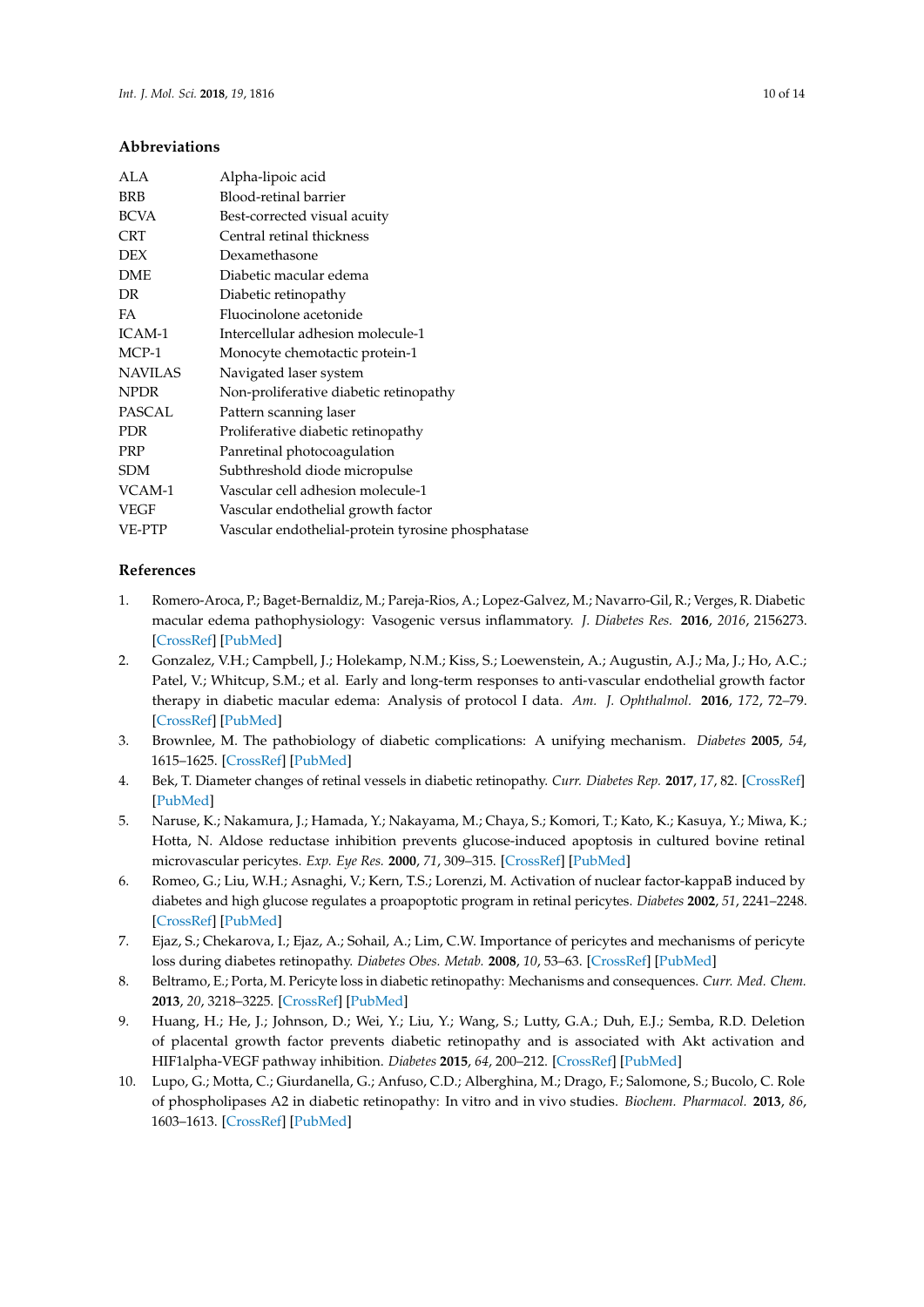- <span id="page-10-0"></span>11. Antonetti, D.A.; Barber, A.J.; Hollinger, L.A.; Wolpert, E.B.; Gardner, T.W. Vascular endothelial growth factor induces rapid phosphorylation of tight junction proteins occludin and zonula occluden 1. A potential mechanism for vascular permeability in diabetic retinopathy and tumors. *J. Biol. Chem.* **1999**, *274*, 23463–23467. [\[CrossRef\]](http://dx.doi.org/10.1074/jbc.274.33.23463) [\[PubMed\]](http://www.ncbi.nlm.nih.gov/pubmed/10438525)
- <span id="page-10-1"></span>12. Rousseau, S.; Houle, F.; Landry, J.; Huot, J. p38 MAP kinase activation by vascular endothelial growth factor mediates actin reorganization and cell migration in human endothelial cells. *Oncogene* **1997**, *15*, 2169–2177. [\[CrossRef\]](http://dx.doi.org/10.1038/sj.onc.1201380) [\[PubMed\]](http://www.ncbi.nlm.nih.gov/pubmed/9393975)
- <span id="page-10-2"></span>13. Li, J.; Wang, J.J.; Yu, Q.; Chen, K.; Mahadev, K.; Zhang, S.X. Inhibition of reactive oxygen species by Lovastatin downregulates vascular endothelial growth factor expression and ameliorates blood-retinal barrier breakdown in db/db mice: Role of nadph oxidase 4. *Diabetes* **2010**, *59*, 1528–1538. [\[CrossRef\]](http://dx.doi.org/10.2337/db09-1057) [\[PubMed\]](http://www.ncbi.nlm.nih.gov/pubmed/20332345)
- 14. Aiello, L.P.; Avery, R.L.; Arrigg, P.G.; Keyt, B.A.; Jampel, H.D.; Shah, S.T.; Pasquale, L.R.; Thieme, H.; Iwamoto, M.A.; Park, J.E.; et al. Vascular endothelial growth factor in ocular fluid of patients with diabetic retinopathy and other retinal disorders. *N. Engl. J. Med.* **1994**, *331*, 1480–1487. [\[CrossRef\]](http://dx.doi.org/10.1056/NEJM199412013312203) [\[PubMed\]](http://www.ncbi.nlm.nih.gov/pubmed/7526212)
- <span id="page-10-3"></span>15. Adamis, A.P.; Miller, J.W.; Bernal, M.T.; D'Amico, D.J.; Folkman, J.; Yeo, T.K.; Yeo, K.T. Increased vascular endothelial growth factor levels in the vitreous of eyes with proliferative diabetic retinopathy. *Am. J. Ophthalmol.* **1994**, *118*, 445–450. [\[CrossRef\]](http://dx.doi.org/10.1016/S0002-9394(14)75794-0)
- <span id="page-10-4"></span>16. Patel, J.I.; Hykin, P.G.; Gregor, Z.J.; Boulton, M.; Cree, I.A. Angiopoietin concentrations in diabetic retinopathy. *Br. J. Ophthalmol.* **2005**, *89*, 480–483. [\[CrossRef\]](http://dx.doi.org/10.1136/bjo.2004.049940) [\[PubMed\]](http://www.ncbi.nlm.nih.gov/pubmed/15774928)
- <span id="page-10-5"></span>17. Rangasamy, S.; Srinivasan, R.; Maestas, J.; McGuire, P.G.; Das, A. A potential role for angiopoietin 2 in the regulation of the blood-retinal barrier in diabetic retinopathy. *Investig. Ophthalmol. Vis. Sci.* **2011**, *52*, 3784–3791. [\[CrossRef\]](http://dx.doi.org/10.1167/iovs.10-6386) [\[PubMed\]](http://www.ncbi.nlm.nih.gov/pubmed/21310918)
- <span id="page-10-6"></span>18. Miyamoto, K.; Khosrof, S.; Bursell, S.E.; Rohan, R.; Murata, T.; Clermont, A.C.; Aiello, L.P.; Ogura, Y.; Adamis, A.P. Prevention of leukostasis and vascular leakage in streptozotocin-induced diabetic retinopathy via intercellular adhesion molecule-1 inhibition. *Proc. Natl. Acad. Sci. USA* **1999**, *96*, 10836–10841. [\[CrossRef\]](http://dx.doi.org/10.1073/pnas.96.19.10836) [\[PubMed\]](http://www.ncbi.nlm.nih.gov/pubmed/10485912)
- <span id="page-10-7"></span>19. Yuuki, T.; Kanda, T.; Kimura, Y.; Kotajima, N.; Tamura, J.; Kobayashi, I.; Kishi, S. Inflammatory cytokines in vitreous fluid and serum of patients with diabetic vitreoretinopathy. *J. Diabetes Its Complicat.* **2001**, *15*, 257–259. [\[CrossRef\]](http://dx.doi.org/10.1016/S1056-8727(01)00155-6)
- <span id="page-10-8"></span>20. Schroder, S.; Palinski, W.; Schmid-Schonbein, G.W. Activated monocytes and granulocytes, capillary nonperfusion, and neovascularization in diabetic retinopathy. *Am. J. Pathol.* **1991**, *139*, 81–100. [\[PubMed\]](http://www.ncbi.nlm.nih.gov/pubmed/1713023)
- <span id="page-10-9"></span>21. Miyamoto, K.; Hiroshiba, N.; Tsujikawa, A.; Ogura, Y. In vivo demonstration of increased leukocyte entrapment in retinal microcirculation of diabetic rats. *Investig. Ophthalmol. Vis. Sci.* **1998**, *39*, 2190–2194.
- <span id="page-10-10"></span>22. Joussen, A.M.; Poulaki, V.; Mitsiades, N.; Cai, W.Y.; Suzuma, I.; Pak, J.; Ju, S.T.; Rook, S.L.; Esser, P.; Mitsiades, C.S.; et al. Suppression of Fas-FasL-induced endothelial cell apoptosis prevents diabetic blood-retinal barrier breakdown in a model of streptozotocin-induced diabetes. *FASEB J.* **2003**, *17*, 76–78. [\[CrossRef\]](http://dx.doi.org/10.1096/fj.02-0157fje) [\[PubMed\]](http://www.ncbi.nlm.nih.gov/pubmed/12475915)
- <span id="page-10-11"></span>23. Barouch, F.C.; Miyamoto, K.; Allport, J.R.; Fujita, K.; Bursell, S.E.; Aiello, L.P.; Luscinskas, F.W.; Adamis, A.P. Integrin-mediated neutrophil adhesion and retinal leukostasis in diabetes. *Investig. Ophthalmol. Vis. Sci.* **2000**, *41*, 1153–1158.
- <span id="page-10-12"></span>24. Chibber, R.; Ben-Mahmud, B.M.; Coppini, D.; Christ, E.; Kohner, E.M. Activity of the glycosylating enzyme, core 2 GlcNAc (beta1,6) transferase, is higher in polymorphonuclear leukocytes from diabetic patients compared with age-matched control subjects: Relevance to capillary occlusion in diabetic retinopathy. *Diabetes* **2000**, *49*, 1724–1730. [\[CrossRef\]](http://dx.doi.org/10.2337/diabetes.49.10.1724) [\[PubMed\]](http://www.ncbi.nlm.nih.gov/pubmed/11016457)
- <span id="page-10-13"></span>25. Kasza, M.; Meleg, J.; Vardai, J.; Nagy, B., Jr.; Szalai, E.; Damjanovich, J.; Csutak, A.; Ujhelyi, B.; Nagy, V. Plasma E-selectin levels can play a role in the development of diabetic retinopathy. *Graefe's Arch. Clin. Exp. Ophthalmol.* **2017**, *255*, 25–30. [\[CrossRef\]](http://dx.doi.org/10.1007/s00417-016-3411-1) [\[PubMed\]](http://www.ncbi.nlm.nih.gov/pubmed/27377657)
- <span id="page-10-14"></span>26. Limb, G.A.; Hickman-Casey, J.; Hollifield, R.D.; Chignell, A.H. Vascular adhesion molecules in vitreous from eyes with proliferative diabetic retinopathy. *Investig. Ophthalmol. Vis. Sci.* **1999**, *40*, 2453–2457.
- <span id="page-10-15"></span>27. Joussen, A.M.; Poulaki, V.; Le, M.L.; Koizumi, K.; Esser, C.; Janicki, H.; Schraermeyer, U.; Kociok, N.; Fauser, S.; Kirchhof, B.; et al. A central role for inflammation in the pathogenesis of diabetic retinopathy. *FASEB J.* **2004**, *18*, 1450–1452. [\[CrossRef\]](http://dx.doi.org/10.1096/fj.03-1476fje) [\[PubMed\]](http://www.ncbi.nlm.nih.gov/pubmed/15231732)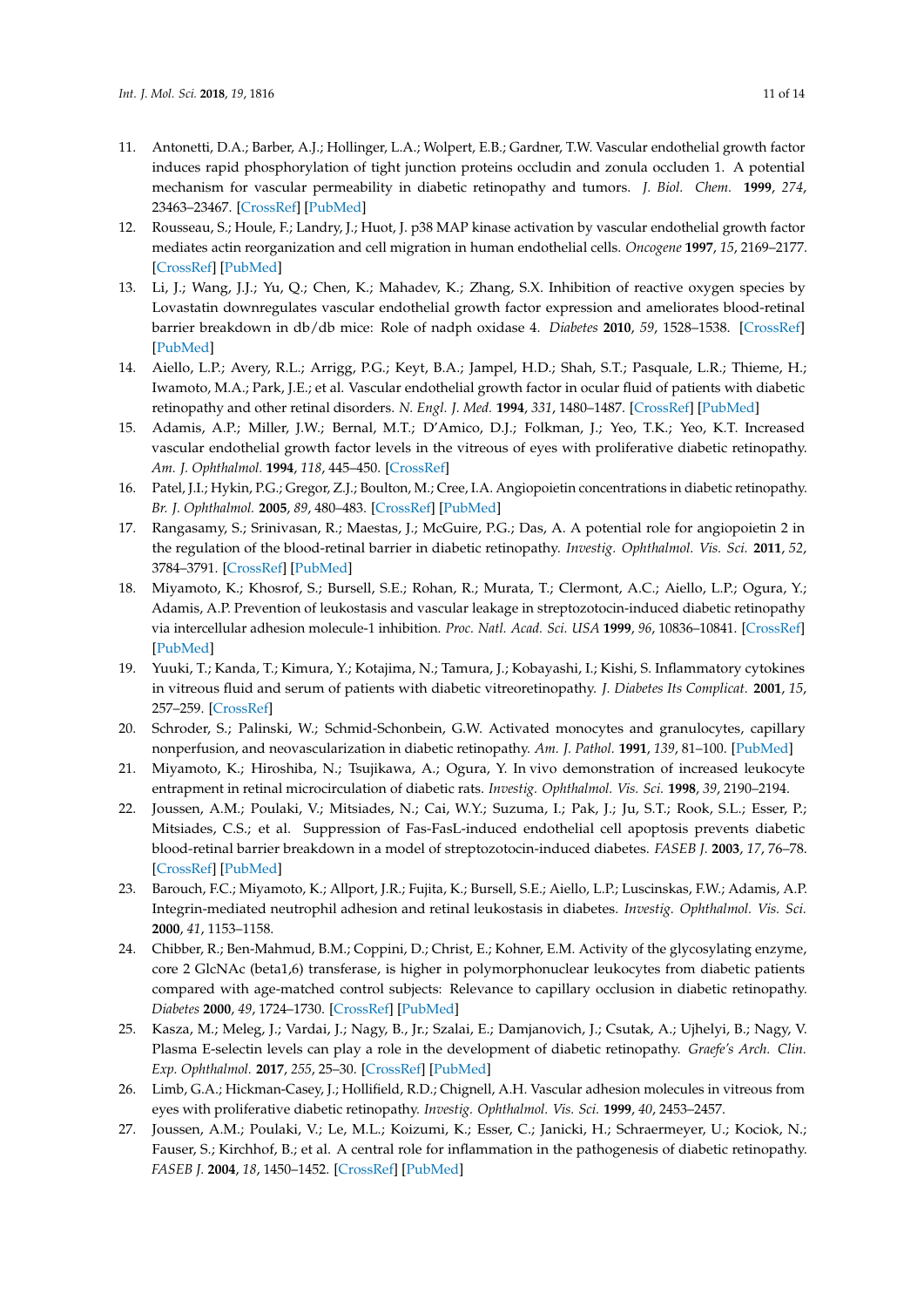- <span id="page-11-0"></span>28. Suzuki, Y.; Nakazawa, M.; Suzuki, K.; Yamazaki, H.; Miyagawa, Y. Expression profiles of cytokines and chemokines in vitreous fluid in diabetic retinopathy and central retinal vein occlusion. *Jpn. J. Ophthalmol.* **2011**, *55*, 256–263. [\[CrossRef\]](http://dx.doi.org/10.1007/s10384-011-0004-8) [\[PubMed\]](http://www.ncbi.nlm.nih.gov/pubmed/21538000)
- <span id="page-11-1"></span>29. Rangasamy, S.; McGuire, P.G.; Franco Nitta, C.; Monickaraj, F.; Oruganti, S.R.; Das, A. Chemokine mediated monocyte trafficking into the retina: Role of inflammation in alteration of the blood-retinal barrier in diabetic retinopathy. *PLoS ONE* **2014**, *9*, e108508. [\[CrossRef\]](http://dx.doi.org/10.1371/journal.pone.0108508) [\[PubMed\]](http://www.ncbi.nlm.nih.gov/pubmed/25329075)
- <span id="page-11-2"></span>30. Koleva-Georgieva, D.N.; Sivkova, N.P.; Terzieva, D. Serum inflammatory cytokines IL-1beta, IL-6, TNF-alpha and VEGF have influence on the development of diabetic retinopathy. *Folia Med.* **2011**, *53*, 44–50.
- <span id="page-11-3"></span>31. Boss, J.D.; Singh, P.K.; Pandya, H.K.; Tosi, J.; Kim, C.; Tewari, A.; Juzych, M.S.; Abrams, G.W.; Kumar, A. Assessment of neurotrophins and inflammatory mediators in vitreous of patients with diabetic retinopathy. *Investig. Ophthalmol. Vis. Sci.* **2017**, *58*, 5594–5603. [\[CrossRef\]](http://dx.doi.org/10.1167/iovs.17-21973) [\[PubMed\]](http://www.ncbi.nlm.nih.gov/pubmed/29084332)
- <span id="page-11-4"></span>32. Abcouwer, S.F. Muller cell-microglia cross talk drives neuroinflammation in diabetic retinopathy. *Diabetes* **2017**, *66*, 261–263. [\[CrossRef\]](http://dx.doi.org/10.2337/dbi16-0047) [\[PubMed\]](http://www.ncbi.nlm.nih.gov/pubmed/28108606)
- <span id="page-11-5"></span>33. Sorrentino, F.S.; Allkabes, M.; Salsini, G.; Bonifazzi, C.; Perri, P. The importance of glial cells in the homeostasis of the retinal microenvironment and their pivotal role in the course of diabetic retinopathy. *Life Sci.* **2016**, *162*, 54–59. [\[CrossRef\]](http://dx.doi.org/10.1016/j.lfs.2016.08.001) [\[PubMed\]](http://www.ncbi.nlm.nih.gov/pubmed/27497914)
- <span id="page-11-6"></span>34. Barber, A.J.; Lieth, E.; Khin, S.A.; Antonetti, D.A.; Buchanan, A.G.; Gardner, T.W. Neural apoptosis in the retina during experimental and human diabetes. Early onset and effect of insulin. *J. Clin. Investig.* **1998**, *102*, 783–791. [\[CrossRef\]](http://dx.doi.org/10.1172/JCI2425) [\[PubMed\]](http://www.ncbi.nlm.nih.gov/pubmed/9710447)
- <span id="page-11-7"></span>35. Kowluru, R.A.; Koppolu, P. Diabetes-induced activation of caspase-3 in retina: Effect of antioxidant therapy. *Free Radic. Res.* **2002**, *36*, 993–999. [\[CrossRef\]](http://dx.doi.org/10.1080/1071576021000006572) [\[PubMed\]](http://www.ncbi.nlm.nih.gov/pubmed/12448825)
- 36. Podesta, F.; Romeo, G.; Liu, W.H.; Krajewski, S.; Reed, J.C.; Gerhardinger, C.; Lorenzi, M. Bax is increased in the retina of diabetic subjects and is associated with pericyte apoptosis in vivo and in vitro. *Am. J. Pathol.* **2000**, *156*, 1025–1032. [\[CrossRef\]](http://dx.doi.org/10.1016/S0002-9440(10)64970-X)
- <span id="page-11-8"></span>37. Abu-El-Asrar, A.M.; Dralands, L.; Missotten, L.; Al-Jadaan, I.A.; Geboes, K. Expression of apoptosis markers in the retinas of human subjects with diabetes. *Investig. Ophthalmol. Vis. Sci.* **2004**, *45*, 2760–2766. [\[CrossRef\]](http://dx.doi.org/10.1167/iovs.03-1392) [\[PubMed\]](http://www.ncbi.nlm.nih.gov/pubmed/15277502)
- <span id="page-11-9"></span>38. Tien, T.; Zhang, J.; Muto, T.; Kim, D.; Sarthy, V.P.; Roy, S. High glucose induces mitochondrial dysfunction in retinal muller cells: Implications for diabetic retinopathy. *Investig. Ophthalmol. Vis. Sci.* **2017**, *58*, 2915–2921. [\[CrossRef\]](http://dx.doi.org/10.1167/iovs.16-21355) [\[PubMed\]](http://www.ncbi.nlm.nih.gov/pubmed/28586916)
- <span id="page-11-10"></span>39. Sasaki, M.; Ozawa, Y.; Kurihara, T.; Kubota, S.; Yuki, K.; Noda, K.; Kobayashi, S.; Ishida, S.; Tsubota, K. Neurodegenerative influence of oxidative stress in the retina of a murine model of diabetes. *Diabetologia* **2010**, *53*, 971–979. [\[CrossRef\]](http://dx.doi.org/10.1007/s00125-009-1655-6) [\[PubMed\]](http://www.ncbi.nlm.nih.gov/pubmed/20162412)
- <span id="page-11-11"></span>40. Sohn, E.H.; van Dijk, H.W.; Jiao, C.; Kok, P.H.; Jeong, W.; Demirkaya, N.; Garmager, A.; Wit, F.; Kucukevcilioglu, M.; van Velthoven, M.E.; et al. Retinal neurodegeneration may precede microvascular changes characteristic of diabetic retinopathy in diabetes mellitus. *Proc. Natl. Acad. Sci. USA* **2016**, *113*, E2655–E2664. [\[CrossRef\]](http://dx.doi.org/10.1073/pnas.1522014113) [\[PubMed\]](http://www.ncbi.nlm.nih.gov/pubmed/27114552)
- <span id="page-11-12"></span>41. Van Dijk, H.W.; Kok, P.H.; Garvin, M.; Sonka, M.; Devries, J.H.; Michels, R.P.; van Velthoven, M.E.; Schlingemann, R.O.; Verbraak, F.D.; Abramoff, M.D. Selective loss of inner retinal layer thickness in type 1 diabetic patients with minimal diabetic retinopathy. *Investig. Ophthalmol. Vis. Sci.* **2009**, *50*, 3404–3409. [\[CrossRef\]](http://dx.doi.org/10.1167/iovs.08-3143) [\[PubMed\]](http://www.ncbi.nlm.nih.gov/pubmed/19151397)
- <span id="page-11-13"></span>42. Mitchell, P.; Bandello, F.; Schmidt-Erfurth, U.; Lang, G.E.; Massin, P.; Schlingemann, R.O.; Sutter, F.; Simader, C.; Burian, G.; Gerstner, O.; et al. The restore study: Ranibizumab monotherapy or combined with laser versus laser monotherapy for diabetic macular edema. *Ophthalmology* **2011**, *118*, 615–625. [\[CrossRef\]](http://dx.doi.org/10.1016/j.ophtha.2011.01.031) [\[PubMed\]](http://www.ncbi.nlm.nih.gov/pubmed/21459215)
- <span id="page-11-14"></span>43. Massin, P.; Bandello, F.; Garweg, J.G.; Hansen, L.L.; Harding, S.P.; Larsen, M.; Mitchell, P.; Sharp, D.; Wolf-Schnurrbusch, U.E.; Gekkieva, M.; et al. Safety and efficacy of ranibizumab in diabetic macular edema (resolve study): A 12-month, randomized, controlled, double-masked, multicenter phase ii study. *Diabetes Care* **2010**, *33*, 2399–2405. [\[CrossRef\]](http://dx.doi.org/10.2337/dc10-0493) [\[PubMed\]](http://www.ncbi.nlm.nih.gov/pubmed/20980427)
- <span id="page-11-15"></span>44. Heier, J.S.; Korobelnik, J.F.; Brown, D.M.; Schmidt-Erfurth, U.; Do, D.V.; Midena, E.; Boyer, D.S.; Terasaki, H.; Kaiser, P.K.; Marcus, D.M.; et al. Intravitreal aflibercept for diabetic macular edema: 148-week results from the vista and vivid studies. *Ophthalmology* **2016**, *123*, 2376–2385. [\[CrossRef\]](http://dx.doi.org/10.1016/j.ophtha.2016.07.032) [\[PubMed\]](http://www.ncbi.nlm.nih.gov/pubmed/27651226)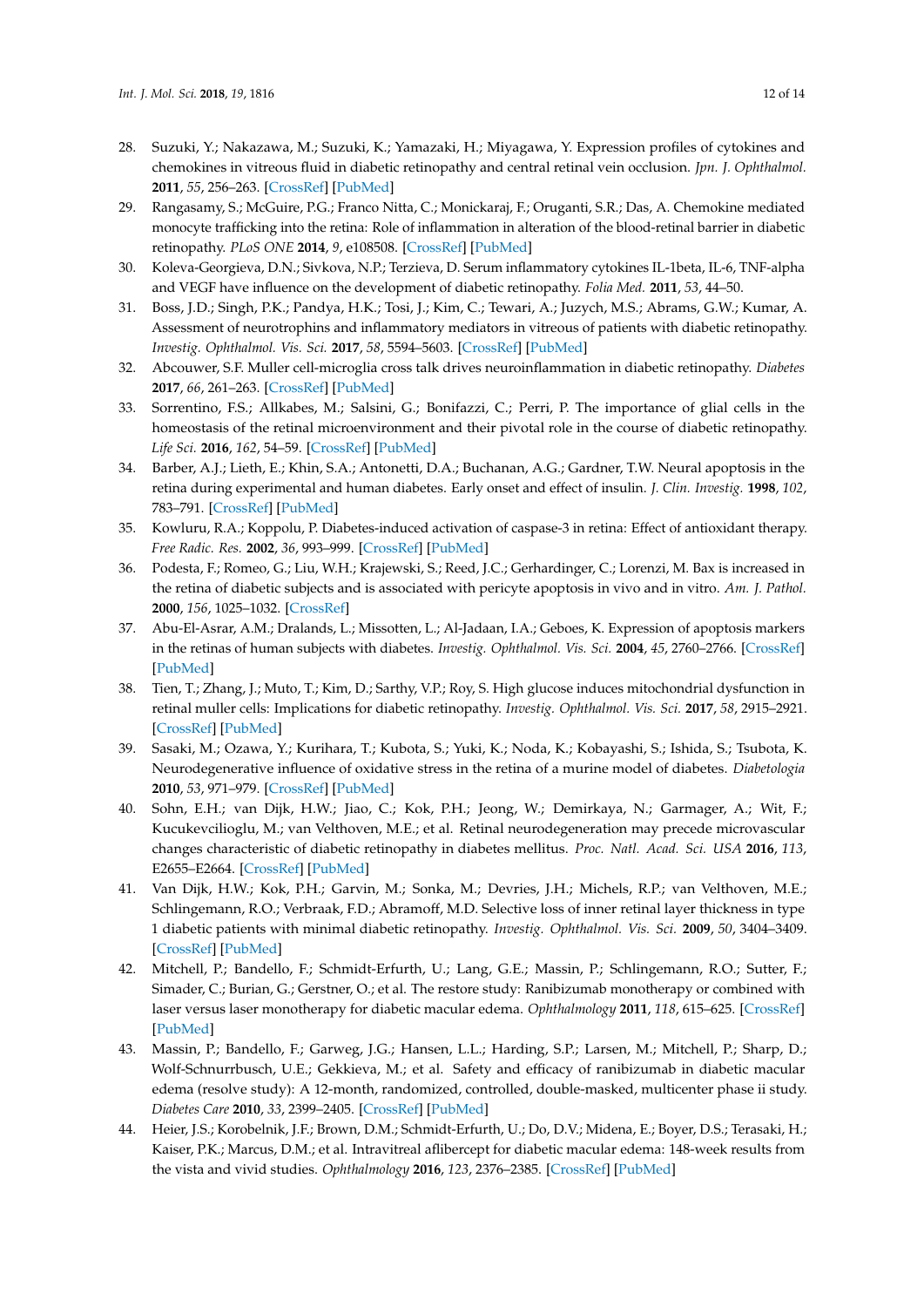- <span id="page-12-0"></span>45. Writing Committee for the Diabetic Retinopathy Clinical Research Network; Gross, J.G.; Glassman, A.R.; Jampol, L.M.; Inusah, S.; Aiello, L.P.; Antoszyk, A.N.; Baker, C.W.; Berger, B.B.; Bressler, N.M.; et al. Panretinal photocoagulation vs intravitreous ranibizumab for proliferative diabetic retinopathy: A randomized clinical trial. *JAMA* **2015**, *314*, 2137–2146. [\[PubMed\]](http://www.ncbi.nlm.nih.gov/pubmed/26565927)
- <span id="page-12-1"></span>46. Sivaprasad, S.; Prevost, A.T.; Vasconcelos, J.C.; Riddell, A.; Murphy, C.; Kelly, J.; Bainbridge, J.; Tudor-Edwards, R.; Hopkins, D.; Hykin, P.; et al. Clinical efficacy of intravitreal aflibercept versus panretinal photocoagulation for best corrected visual acuity in patients with proliferative diabetic retinopathy at 52 weeks (CLARITY): A multicentre, single-blinded, randomised, controlled, phase 2b, non-inferiority trial. *Lancet* **2017**, *389*, 2193–2203. [\[PubMed\]](http://www.ncbi.nlm.nih.gov/pubmed/28494920)
- <span id="page-12-2"></span>47. Diabetic Retinopathy Clinical Research Network; Wells, J.A.; Glassman, A.R.; Ayala, A.R.; Jampol, L.M.; Aiello, L.P.; Antoszyk, A.N.; Arnold-Bush, B.; Baker, C.W.; Bressler, N.M.; et al. Aflibercept, bevacizumab, or ranibizumab for diabetic macular edema. *N. Engl. J. Med.* **2015**, *372*, 1193–1203. [\[CrossRef\]](http://dx.doi.org/10.1016/j.ophtha.2016.02.022) [\[PubMed\]](http://www.ncbi.nlm.nih.gov/pubmed/26935357)
- <span id="page-12-3"></span>48. Diabetic Retinopathy Clinical Research Network; Elman, M.J.; Aiello, L.P.; Beck, R.W.; Bressler, N.M.; Bressler, S.B.; Edwards, A.R.; Ferris, F.L., 3rd; Friedman, S.M.; Glassman, A.R.; et al. Randomized trial evaluating ranibizumab plus prompt or deferred laser or triamcinolone plus prompt laser for diabetic macular edema. *Ophthalmology* **2010**, *117*, 1064–1077e.35. [\[CrossRef\]](http://dx.doi.org/10.1016/j.ophtha.2010.02.031) [\[PubMed\]](http://www.ncbi.nlm.nih.gov/pubmed/20427088)
- <span id="page-12-4"></span>49. Kurihara, T.; Westenskow, P.D.; Bravo, S.; Aguilar, E.; Friedlander, M. Targeted deletion of vegfa in adult mice induces vision loss. *J. Clin. Investig.* **2012**, *122*, 4213–4217. [\[CrossRef\]](http://dx.doi.org/10.1172/JCI65157) [\[PubMed\]](http://www.ncbi.nlm.nih.gov/pubmed/23093773)
- <span id="page-12-5"></span>50. Wroblewski, J.J.; Hu, A.Y. Topical squalamine 0.2% and intravitreal ranibizumab 0.5 mg as combination therapy for macular edema due to branch and central retinal vein occlusion: An open-label, randomized study. *Ophthalmic Surg. Lasers Imag. Retina* **2016**, *47*, 914–923. [\[CrossRef\]](http://dx.doi.org/10.3928/23258160-20161004-04) [\[PubMed\]](http://www.ncbi.nlm.nih.gov/pubmed/27759857)
- <span id="page-12-6"></span>51. Campochiaro, P.A.; Khanani, A.; Singer, M.; Patel, S.; Boyer, D.; Dugel, P.; Kherani, S.; Withers, B.; Gambino, L.; Peters, K.; et al. Enhanced benefit in diabetic macular edema from AKB-9778 Tie2 activation combined with vascular endothelial growth factor suppression. *Ophthalmology* **2016**, *123*, 1722–1730. [\[CrossRef\]](http://dx.doi.org/10.1016/j.ophtha.2016.04.025) [\[PubMed\]](http://www.ncbi.nlm.nih.gov/pubmed/27236272)
- <span id="page-12-7"></span>52. Sultan, M.B.; Zhou, D.; Loftus, J.; Dombi, T.; Ice, K.S.; Macugen Study, G. A phase 2/3, multicenter, randomized, double-masked, 2-year trial of pegaptanib sodium for the treatment of diabetic macular edema. *Ophthalmology* **2011**, *118*, 1107–1118. [\[CrossRef\]](http://dx.doi.org/10.1016/j.ophtha.2011.02.045) [\[PubMed\]](http://www.ncbi.nlm.nih.gov/pubmed/21529957)
- <span id="page-12-8"></span>53. Lattanzio, R.; Cicinelli, M.V.; Bandello, F. Intravitreal steroids in diabetic macular edema. *Dev. Ophthalmol.* **2017**, *60*, 78–90. [\[PubMed\]](http://www.ncbi.nlm.nih.gov/pubmed/28427068)
- <span id="page-12-9"></span>54. Boyer, D.S.; Yoon, Y.H.; Belfort, R., Jr.; Bandello, F.; Maturi, R.K.; Augustin, A.J.; Li, X.Y.; Cui, H.; Hashad, Y.; Whitcup, S.M.; et al. Three-year, randomized, sham-controlled trial of dexamethasone intravitreal implant in patients with diabetic macular edema. *Ophthalmology* **2014**, *121*, 1904–1914. [\[CrossRef\]](http://dx.doi.org/10.1016/j.ophtha.2014.04.024) [\[PubMed\]](http://www.ncbi.nlm.nih.gov/pubmed/24907062)
- <span id="page-12-10"></span>55. Pacella, F.; Romano, M.R.; Turchetti, P.; Tarquini, G.; Carnovale, A.; Mollicone, A.; Mastromatteo, A.; Pacella, E. An eighteen-month follow-up study on the effects of intravitreal dexamethasone implant in diabetic macular edema refractory to anti-VEGF therapy. *Int. J. Ophthalmol.* **2016**, *9*, 1427–1432. [\[PubMed\]](http://www.ncbi.nlm.nih.gov/pubmed/27803859)
- <span id="page-12-11"></span>56. Campochiaro, P.A.; Brown, D.M.; Pearson, A.; Ciulla, T.; Boyer, D.; Holz, F.G.; Tolentino, M.; Gupta, A.; Duarte, L.; Madreperla, S.; et al. Long-term benefit of sustained-delivery fluocinolone acetonide vitreous inserts for diabetic macular edema. *Ophthalmology* **2011**, *118*, 626–635.e2. [\[CrossRef\]](http://dx.doi.org/10.1016/j.ophtha.2010.12.028) [\[PubMed\]](http://www.ncbi.nlm.nih.gov/pubmed/21459216)
- <span id="page-12-12"></span>57. Pacella, F.; Agostinelli, E.; Carlesimo, S.C.; Nebbioso, M.; Secondi, R.; Forastiere, M.; Pacella, E. Management of anterior chamber dislocation of a dexamethasone intravitreal implant: A case report. *J. Med. Case Rep.* **2016**, *10*, 282. [\[CrossRef\]](http://dx.doi.org/10.1186/s13256-016-1077-2) [\[PubMed\]](http://www.ncbi.nlm.nih.gov/pubmed/27733187)
- <span id="page-12-13"></span>58. Pearson, P.A.; Comstock, T.L.; Ip, M.; Callanan, D.; Morse, L.S.; Ashton, P.; Levy, B.; Mann, E.S.; Eliott, D. Fluocinolone acetonide intravitreal implant for diabetic macular edema: A 3-year multicenter, randomized, controlled clinical trial. *Ophthalmology* **2011**, *118*, 1580–1587. [\[CrossRef\]](http://dx.doi.org/10.1016/j.ophtha.2011.02.048) [\[PubMed\]](http://www.ncbi.nlm.nih.gov/pubmed/21813090)
- <span id="page-12-14"></span>59. Early Treatment Diabetic Retinopathy Study Research Group. Treatment techniques and clinical guidelines for photocoagulation of diabetic macular edema. Early treatment diabetic retinopathy study report number 2. *Ophthalmology* **1987**, *94*, 761–774.
- <span id="page-12-15"></span>60. Diabetic Retinopathy Study Research Group. Photocoagulation treatment of proliferative diabetic retinopathy: The second report of diabetic retinopathy study findings. *Ophthalmology* **1978**, *85*, 82–106.
- <span id="page-12-16"></span>61. Arnarsson, A.; Stefansson, E. Laser treatment and the mechanism of edema reduction in branch retinal vein occlusion. *Investig. Ophthalmol. Vis. Sci.* **2000**, *41*, 877–879.
- <span id="page-12-17"></span>62. Ogata, N.; Tombran-Tink, J.; Jo, N.; Mrazek, D.; Matsumura, M. Upregulation of pigment epithelium-derived factor after laser photocoagulation. *Am. J. Ophthalmol.* **2001**, *132*, 427–429. [\[CrossRef\]](http://dx.doi.org/10.1016/S0002-9394(01)01021-2)